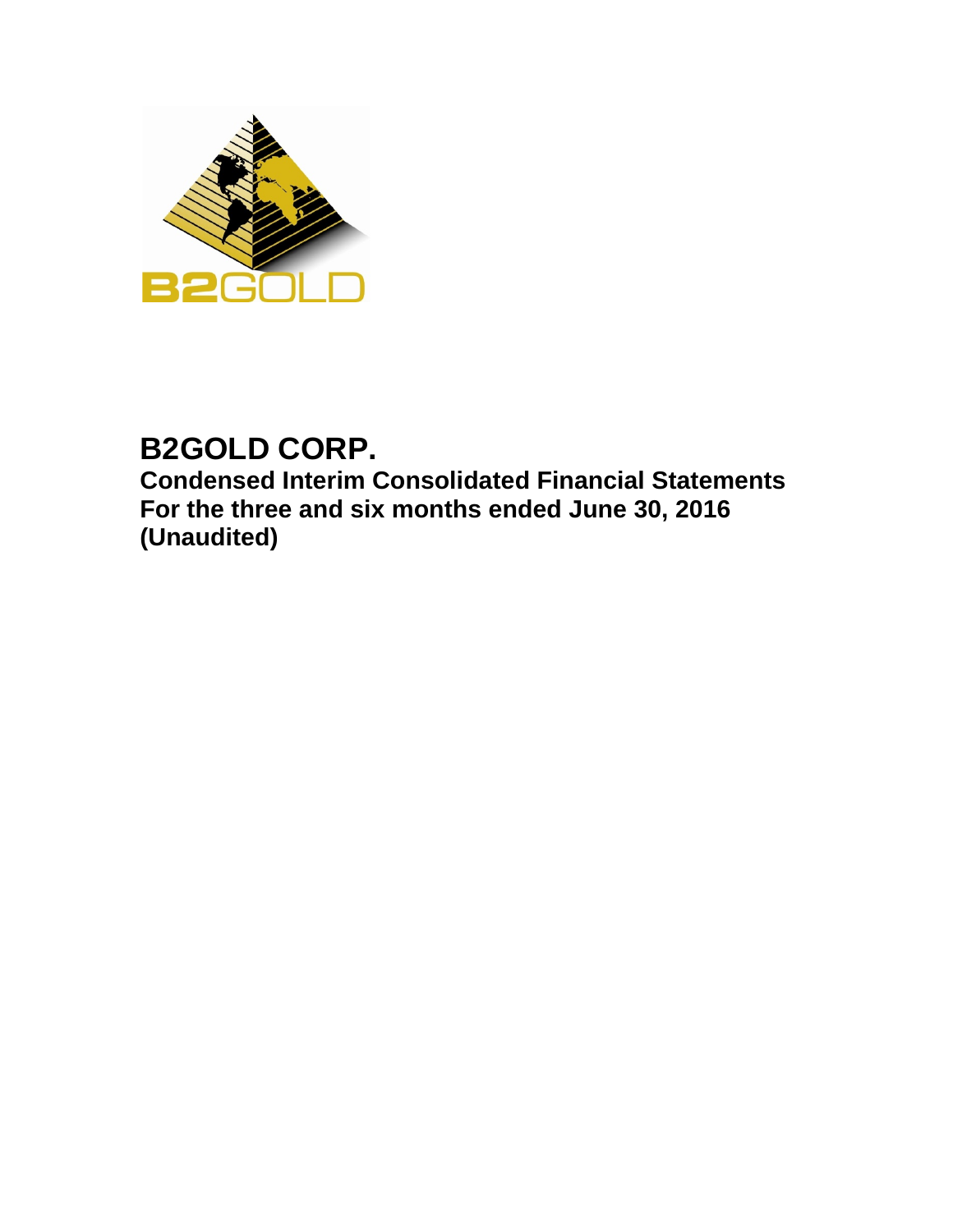### **B2GOLD CORP. CONDENSED INTERIM CONSOLIDATED STATEMENTS OF OPERATIONS FOR THE THREE AND SIX MONTHS ENDED JUNE 30**

(Expressed in thousands of United States dollars, except per share amounts) (Unaudited)

|                                                                                                                                                                                                                                                                                                       |          | For the three<br>months ended<br><b>June 30, 2016</b>               |          | For the three<br>months ended<br>June 30, 2015                            |          | For the six<br>months ended<br>June 30, 2016                                  |          | For the six<br>months ended<br>June 30, 2015                                    |
|-------------------------------------------------------------------------------------------------------------------------------------------------------------------------------------------------------------------------------------------------------------------------------------------------------|----------|---------------------------------------------------------------------|----------|---------------------------------------------------------------------------|----------|-------------------------------------------------------------------------------|----------|---------------------------------------------------------------------------------|
| Gold revenue                                                                                                                                                                                                                                                                                          | \$       | 164,803 \$                                                          |          | 136,506                                                                   | \$       | 309,055 \$                                                                    |          | 275,398                                                                         |
| Cost of sales                                                                                                                                                                                                                                                                                         |          |                                                                     |          |                                                                           |          |                                                                               |          |                                                                                 |
| <b>Production costs</b><br>Depreciation and depletion<br>Royalties and production taxes                                                                                                                                                                                                               |          | (66, 146)<br>(38, 938)<br>(5, 565)                                  |          | (76,096)<br>(35,008)<br>(5,761)                                           |          | (127, 790)<br>(73, 251)<br>(11, 421)                                          |          | (153, 919)<br>(67, 803)<br>(10, 756)                                            |
| <b>Total cost of sales</b>                                                                                                                                                                                                                                                                            |          | (110, 649)                                                          |          | (116, 865)                                                                |          | (212, 462)                                                                    |          | (232, 478)                                                                      |
| Gross profit                                                                                                                                                                                                                                                                                          |          | 54,154                                                              |          | 19,641                                                                    |          | 96,593                                                                        |          | 42,920                                                                          |
| General and administrative<br>Share-based payments (Note 9)<br>Write-off of mineral property interests (Note 6)<br>Provision for non-recoverable input taxes<br>Foreign exchange losses<br>Other                                                                                                      |          | (8, 174)<br>(2,087)<br>(3,867)<br>(787)<br>(2, 147)<br>(2,049)      |          | (10, 352)<br>(3,647)<br>(637)<br>(1, 166)<br>(1,057)                      |          | (15,662)<br>(7, 472)<br>(3,867)<br>(1,029)<br>(1,785)<br>(3, 584)             |          | (20,060)<br>(9, 135)<br>(611)<br>(2, 915)<br>(1,786)                            |
| <b>Operating income</b>                                                                                                                                                                                                                                                                               |          | 35,043                                                              |          | 2,782                                                                     |          | 63,194                                                                        |          | 8,413                                                                           |
| Loss on fair value of convertible notes (Note 8)<br>Gain on sale of Bellavista property<br>Community relations<br>Interest and financing expense<br>Realized losses on derivative instruments<br>Unrealized losses on derivative instruments<br>Write-down of long-term investments (Note 5)<br>Other |          | (37, 434)<br>(958)<br>(2,906)<br>(3,752)<br>(650)<br>(182)<br>(414) |          | (8, 364)<br>(1,089)<br>(8, 259)<br>(1, 994)<br>(5, 727)<br>(517)<br>(271) |          | (43, 393)<br>(1, 845)<br>(5,932)<br>(9,247)<br>(10, 100)<br>(182)<br>(1, 325) |          | (6,671)<br>2,192<br>(1,938)<br>(9,967)<br>(2,548)<br>(5,820)<br>(1, 855)<br>333 |
| Loss before taxes                                                                                                                                                                                                                                                                                     |          | (11, 253)                                                           |          | (23, 439)                                                                 |          | (8, 830)                                                                      |          | (17, 861)                                                                       |
| Current income tax, withholding and other taxes<br>(expense) recovery (Note 14)<br>Deferred income tax recovery                                                                                                                                                                                       |          | (3,990)<br>3,437                                                    |          | (1,728)<br>2,383                                                          |          | (8, 335)<br>12,010                                                            |          | 568<br>850                                                                      |
| Net loss for the period                                                                                                                                                                                                                                                                               | \$       | $(11,806)$ \$                                                       |          | (22, 784)                                                                 | \$       | $(5, 155)$ \$                                                                 |          | (16, 443)                                                                       |
| Attributable to:<br>Shareholders of the Company<br>Non-controlling interests                                                                                                                                                                                                                          | \$       | $(10, 330)$ \$<br>(1, 476)                                          |          | (21, 185)<br>(1,599)                                                      | \$       | $(2,013)$ \$<br>(3, 142)                                                      |          | (14, 923)<br>(1,520)                                                            |
| Net loss for the period                                                                                                                                                                                                                                                                               | \$       | $(11,806)$ \$                                                       |          | (22, 784)                                                                 | \$       | $(5, 155)$ \$                                                                 |          | (16, 443)                                                                       |
| Loss per share (attributable to shareholders of the<br>Company)<br><b>Basic</b><br><b>Diluted</b>                                                                                                                                                                                                     | \$<br>\$ | (0.01)<br>(0.01)                                                    | \$<br>\$ | (0.02)<br>(0.02)                                                          | \$<br>\$ | (0.00)<br>(0.00)                                                              | \$<br>\$ | (0.02)<br>(0.02)                                                                |
| Weighted average number of common shares<br>outstanding (in thousands)<br>Basic<br>Diluted                                                                                                                                                                                                            |          | 930,235<br>930,235                                                  |          | 923,035<br>923,035                                                        |          | 928,690<br>928,690                                                            |          | 920,022<br>920,022                                                              |

See accompanying notes to condensed interim consolidated financial statements.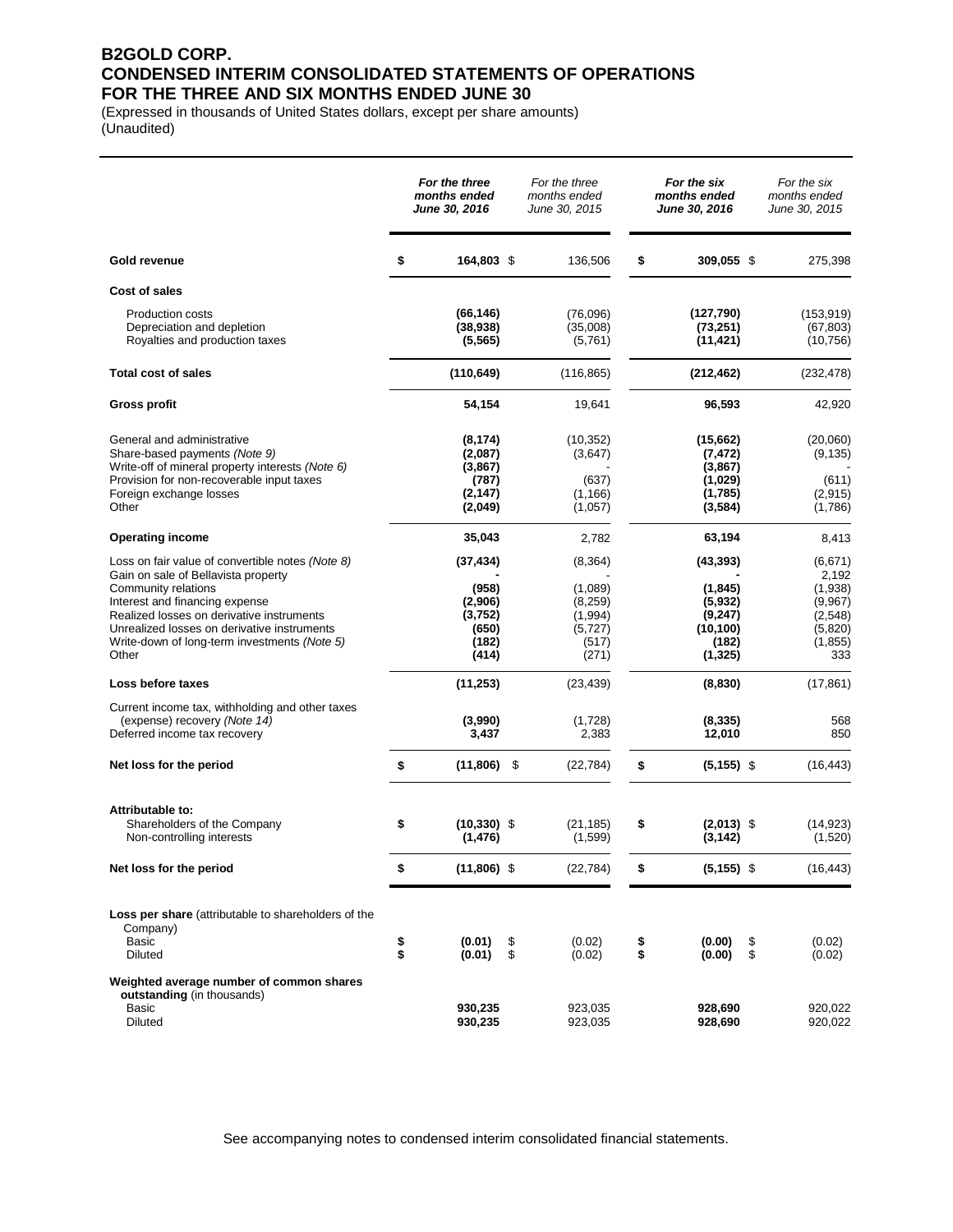### **B2GOLD CORP. CONDENSED INTERIM CONSOLIDATED STATEMENTS OF COMPREHENSIVE INCOME FOR THE THREE AND SIX MONTHS ENDED JUNE 30**

(Expressed in thousands of United States dollars) (Unaudited)

|                                                                                                | For the three<br>months ended<br>June 30, 2016 | For the three<br>months ended<br>June 30, 2015 | For the six<br>months ended<br>June 30, 2016 |      | For the six<br>months ended<br>June 30, 2015 |
|------------------------------------------------------------------------------------------------|------------------------------------------------|------------------------------------------------|----------------------------------------------|------|----------------------------------------------|
| Net loss for the period                                                                        | \$<br>$(11,806)$ \$                            | (22, 784)                                      | \$<br>$(5, 155)$ \$                          |      | (16, 443)                                    |
| Other comprehensive income (loss)                                                              |                                                |                                                |                                              |      |                                              |
| Items that may be reclassified subsequently to<br>net income:                                  |                                                |                                                |                                              |      |                                              |
| - Cumulative translation adjustment ("CTA")<br>- Unrealized gain (loss) on investments, net of |                                                | 573                                            |                                              |      | (23, 560)                                    |
| deferred tax expense (Note 5)                                                                  | (872)                                          | 1,739                                          | 3,492                                        |      | 1,347                                        |
| Other comprehensive income (loss) for the<br>period                                            | (872)                                          | 2,312                                          | 3,492                                        |      | (22, 213)                                    |
| Total comprehensive loss for the period                                                        | \$<br>$(12,678)$ \$                            | (20, 472)                                      | \$<br>$(1,663)$ \$                           |      | (38, 656)                                    |
| Total other comprehensive income (loss)<br>attributable to:                                    |                                                |                                                |                                              |      |                                              |
| Shareholders of the Company<br>Non-controlling interests                                       | \$<br>$(872)$ \$                               | 1,980<br>332                                   | \$<br>3,492                                  | - \$ | (21, 806)<br>(407)                           |
|                                                                                                | \$<br>$(872)$ \$                               | 2,312                                          | \$<br>$3,492$ \$                             |      | (22, 213)                                    |
| Total comprehensive income (loss) attributable                                                 |                                                |                                                |                                              |      |                                              |
| to:<br>Shareholders of the Company<br>Non-controlling interests                                | \$<br>$(11,202)$ \$<br>(1, 476)                | (19,205)<br>(1,267)                            | \$<br>$1,479$ \$<br>(3, 142)                 |      | (36, 729)<br>(1,927)                         |
|                                                                                                | \$<br>$(12,678)$ \$                            | (20, 472)                                      | \$<br>$(1,663)$ \$                           |      | (38,656)                                     |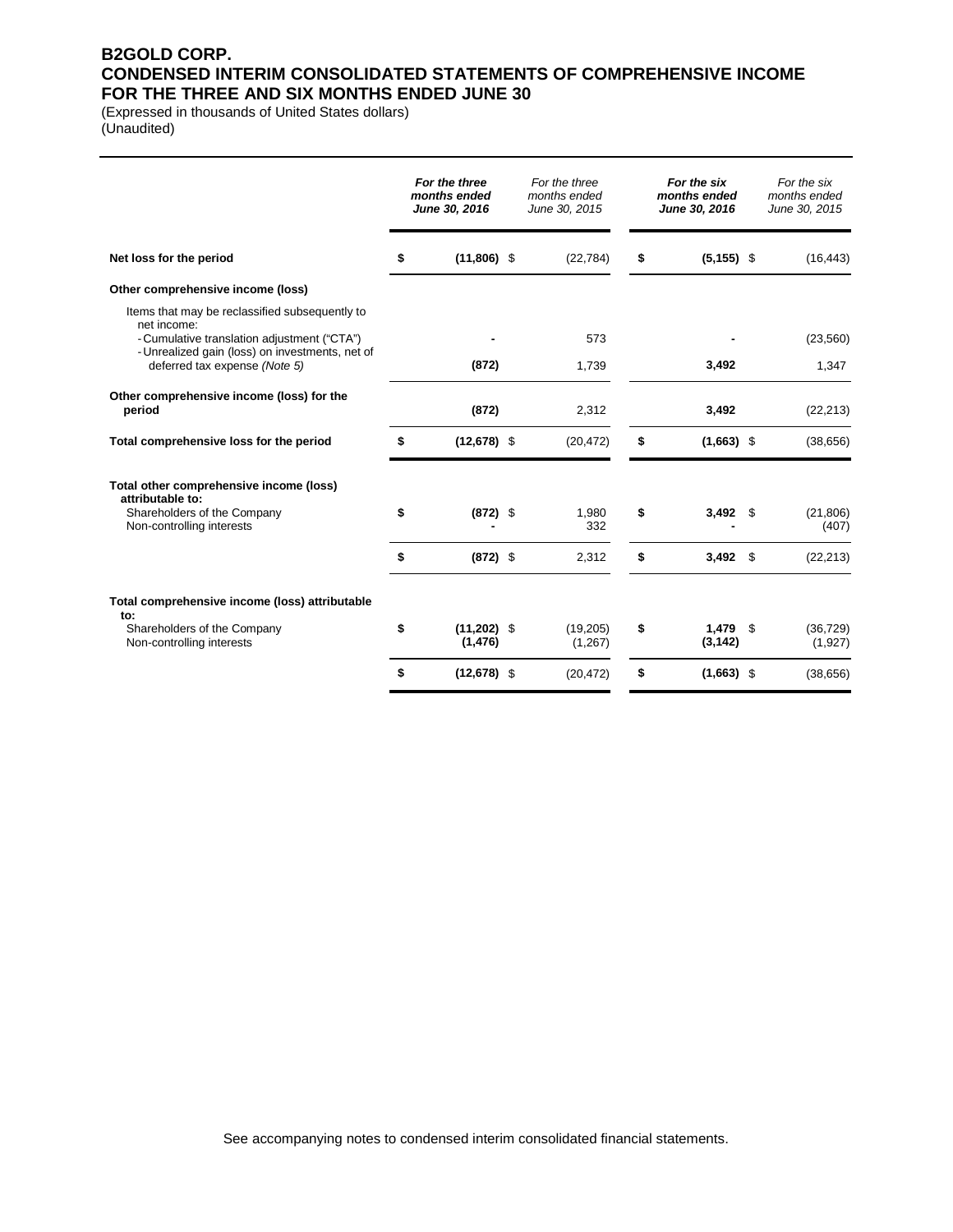### **B2GOLD CORP. CONDENSED INTERIM CONSOLIDATED STATEMENTS OF CASH FLOWS FOR THE THREE AND SIX MONTHS ENDED JUNE 30**

(Expressed in thousands of United States dollars) (Unaudited)

|                                                                                                                                                                                                                                                                                                                                                                                                                  | For the three<br>months ended<br>June 30, 2016            | For the three<br>months ended<br>June 30, 2015                  | For the six<br>months ended<br>June 30, 2016                                      | For the six<br>months ended<br>June 30, 2015                                   |
|------------------------------------------------------------------------------------------------------------------------------------------------------------------------------------------------------------------------------------------------------------------------------------------------------------------------------------------------------------------------------------------------------------------|-----------------------------------------------------------|-----------------------------------------------------------------|-----------------------------------------------------------------------------------|--------------------------------------------------------------------------------|
| <b>Operating activities</b><br>Net loss for the period<br>Mine restoration provisions settled<br>Non-cash charges (Note 15)<br>Changes in non-cash working capital (Note 15)<br>Proceeds from prepaid sales (Note 10)<br>Changes in long-term value added tax                                                                                                                                                    | \$<br>$(11,806)$ \$<br>(66)<br>84,015<br>(4,010)          | (22, 784)<br>(310)<br>58,303<br>787                             | \$<br>$(5, 155)$ \$<br>(98)<br>132,610<br>(10,069)<br>120,000                     | (16, 443)<br>(444)<br>96,990<br>15,868                                         |
| receivables                                                                                                                                                                                                                                                                                                                                                                                                      | (529)                                                     | (1,681)                                                         | 1.869                                                                             | (2,993)                                                                        |
| Cash provided by operating activities                                                                                                                                                                                                                                                                                                                                                                            | 67,604                                                    | 34,315                                                          | 239,157                                                                           | 92,978                                                                         |
| <b>Financing activities</b><br>Credit facility, drawdowns net of transaction<br>costs (Note 8)<br>Repayment of credit facility (Note 8)<br>Otjikoto equipment loan facility, drawdowns net<br>of transaction costs<br>Repayment of Otjikoto equipment loan facility<br>Repayment of Nicaraguan equipment loans<br>Interest and commitment fees paid<br>Common shares issued for cash<br>Restricted cash movement | 9,807<br>(2,043)<br>(427)<br>(6,718)<br>6,777<br>(1, 119) | 168,854<br>(150,000)<br>(1,717)<br>(380)<br>(5,648)<br>58<br>31 | 50,000<br>(100,000)<br>11,043<br>(3,823)<br>(932)<br>(9,800)<br>6,795<br>(1, 169) | 168,854<br>(150,000)<br>3,883<br>(3, 433)<br>(752)<br>(7, 138)<br>540<br>(400) |
| Cash provided (used) by financing activities                                                                                                                                                                                                                                                                                                                                                                     | 6,277                                                     | 11,198                                                          | (47, 886)                                                                         | 11,554                                                                         |
| <b>Investing activities</b><br>Expenditures on mining interests:<br>Otjikoto Mine, development and sustaining<br>capital                                                                                                                                                                                                                                                                                         | (7,618)                                                   | (6,007)                                                         | (26, 326)                                                                         | (19, 533)                                                                      |
| Masbate Mine, development and sustaining<br>capital                                                                                                                                                                                                                                                                                                                                                              | (8,836)                                                   | (11, 940)                                                       | (17, 350)                                                                         | (16,066)                                                                       |
| Libertad Mine, development and sustaining<br>capital<br>Limon Mine, development and sustaining                                                                                                                                                                                                                                                                                                                   | (2,920)                                                   | (5,343)                                                         | (11,700)                                                                          | (11, 482)                                                                      |
| capital<br>Fekola Project, development<br>Gramalote Project, prefeasibility and                                                                                                                                                                                                                                                                                                                                  | (1,581)<br>(50, 998)<br>(2,753)                           | (5,807)<br>(3,338)                                              | (2,961)<br>(97, 439)<br>(2,816)                                                   | (11, 204)<br>(6,788)                                                           |
| exploration<br>Other exploration and development (Note 15)<br>Purchase of non-controlling interest (Note 6)<br>Acquisition of rights (Note 6)<br>Other                                                                                                                                                                                                                                                           | (7,800)<br>(115)                                          | (27, 362)<br>(4,000)<br>(284)                                   | (12, 833)<br>(6,000)<br>639                                                       | (51, 625)<br>(6, 138)<br>(4,000)<br>843                                        |
| Cash used by investing activities                                                                                                                                                                                                                                                                                                                                                                                | (82, 621)                                                 | (64,081)                                                        | (176, 786)                                                                        | (125, 993)                                                                     |
| Increase (decrease) in cash and cash<br>equivalents                                                                                                                                                                                                                                                                                                                                                              | (8,740)                                                   | (18, 568)                                                       | 14,485                                                                            | (21, 461)                                                                      |
| Effect of exchange rate changes on cash and cash<br>equivalents                                                                                                                                                                                                                                                                                                                                                  | (527)                                                     | 109                                                             | 174                                                                               | (1,385)                                                                        |
| Cash and cash equivalents, beginning of period                                                                                                                                                                                                                                                                                                                                                                   | 109,069                                                   | 128,177                                                         | 85,143                                                                            | 132,564                                                                        |
| Cash and cash equivalents, end of period                                                                                                                                                                                                                                                                                                                                                                         | \$<br>99,802 \$                                           | 109,718                                                         | \$<br>99,802 \$                                                                   | 109,718                                                                        |

**Supplementary cash flow information** *(Note 15)*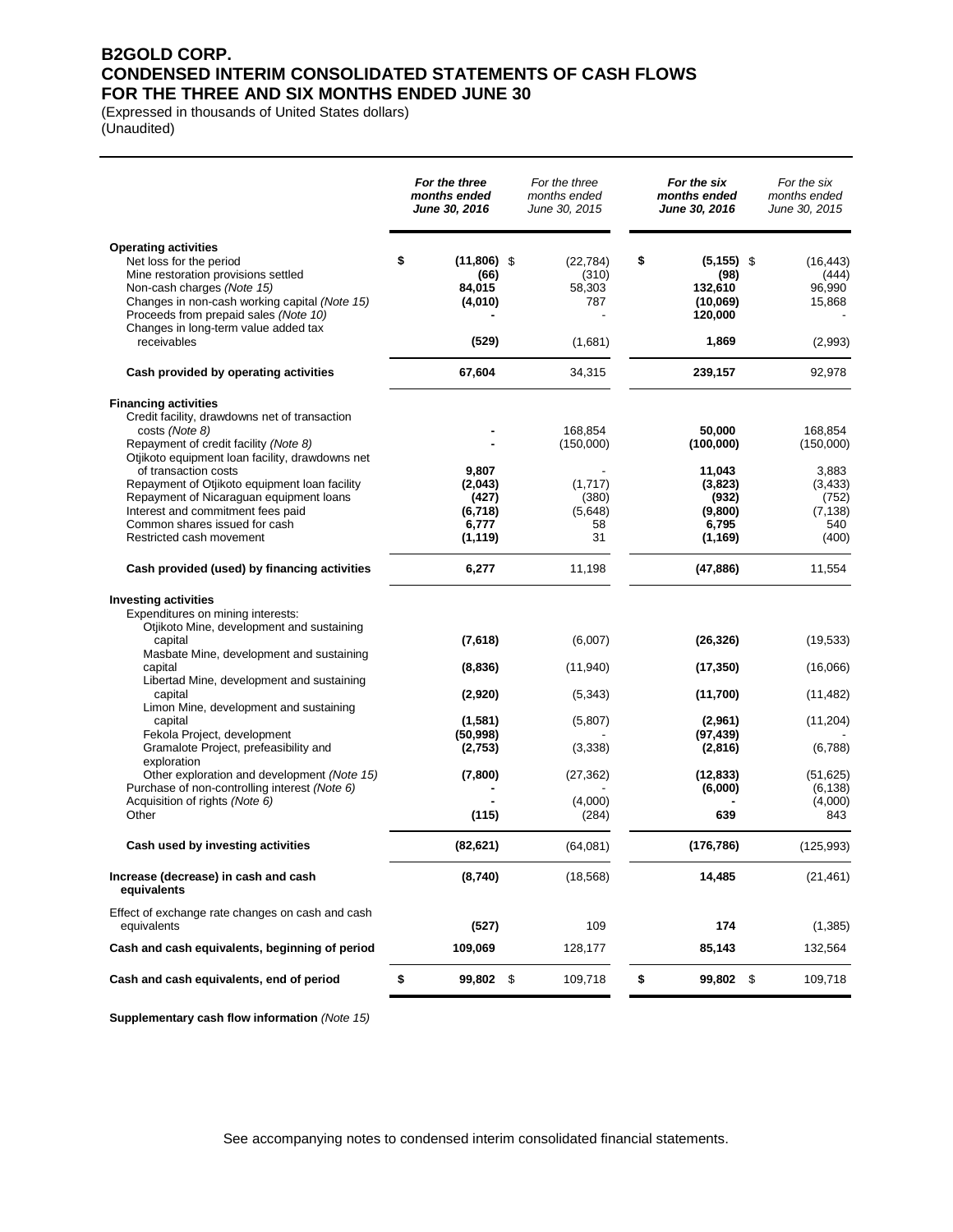### **B2GOLD CORP. CONDENSED INTERIM CONSOLIDATED BALANCE SHEETS**

(Expressed in thousands of United States dollars)

(Unaudited)

|                                                                                                                                                                                                 |          | As at<br><b>June 30,</b><br>2016      | As at<br>December 31,<br>2015              |
|-------------------------------------------------------------------------------------------------------------------------------------------------------------------------------------------------|----------|---------------------------------------|--------------------------------------------|
| <b>Assets</b>                                                                                                                                                                                   |          |                                       |                                            |
| <b>Current</b><br>Cash and cash equivalents<br>Accounts receivable and prepaids<br>Value-added and other tax receivables<br>Inventories (Note 4)                                                | \$       | 99,802<br>10,726<br>18,231<br>100,020 | \$<br>85,143<br>11,532<br>20,597<br>86,324 |
|                                                                                                                                                                                                 |          | 228,779                               | 203,596                                    |
| Long-term investments (Note 5)                                                                                                                                                                  |          | 14,090                                | 10,163                                     |
| Value-added tax receivables                                                                                                                                                                     |          | 26,427                                | 24,804                                     |
| Mining interests (Note 6 and Note 19 - Schedules)                                                                                                                                               |          |                                       |                                            |
| Owned by subsidiaries<br>Investments in joint ventures                                                                                                                                          |          | 1,813,524<br>45,740                   | 1,723,366<br>42,394                        |
| Other assets (Note 7)                                                                                                                                                                           |          | 21,459                                | 20,059                                     |
|                                                                                                                                                                                                 |          |                                       |                                            |
|                                                                                                                                                                                                 | \$       | 2,150,019                             | \$<br>2,024,382                            |
| Liabilities                                                                                                                                                                                     |          |                                       |                                            |
| Current<br>Accounts payable and accrued liabilities<br>Current taxes payable<br>Current portion of long-term debt (Note 8)<br>Current portion of derivative instruments at fair value (Note 12) | \$       | 57,421<br>6,500<br>14,137<br>14,031   | \$<br>58,744<br>10,686<br>11,726<br>10,618 |
| Current portion of mine restoration provisions<br>Current portion of prepaid sales (Note 10)<br>Other                                                                                           |          | 483<br>29,556<br>784                  | 483<br>6,663                               |
|                                                                                                                                                                                                 |          | 122,912                               | 98,920                                     |
| Derivative instruments at fair value                                                                                                                                                            |          | 24,790                                | 18,968                                     |
| Long-term debt (Note 8)                                                                                                                                                                         |          | 448,119                               | 451,466                                    |
| Prepaid sales (Note 10)                                                                                                                                                                         |          | 90,444                                |                                            |
| Mine restoration provisions                                                                                                                                                                     |          | 69,432                                | 63,539                                     |
| Deferred income taxes                                                                                                                                                                           |          | 57,454                                | 68,939                                     |
| <b>Employee benefits obligation</b>                                                                                                                                                             |          | 6,928                                 | 6,814                                      |
| Other long-term liabilities (Note 6)                                                                                                                                                            |          | 3,939                                 | 3,197                                      |
|                                                                                                                                                                                                 |          | 824,018                               | 711,843                                    |
| Equity<br>Shareholders' equity                                                                                                                                                                  |          |                                       |                                            |
| Share capital (Note 9)                                                                                                                                                                          |          |                                       |                                            |
| Issued: 933,915,046 common shares (Dec 31, 2015 - 927,073,436)                                                                                                                                  |          | 2,051,964                             | 2,036,778                                  |
| Contributed surplus                                                                                                                                                                             |          | 69,990                                | 70,051                                     |
| Accumulated other comprehensive loss                                                                                                                                                            |          | (92, 762)                             | (96, 254)                                  |
| Deficit                                                                                                                                                                                         |          | (708, 904)                            | (706, 891)                                 |
|                                                                                                                                                                                                 |          | 1,320,288                             | 1,303,684                                  |
| <b>Non-controlling interests</b>                                                                                                                                                                |          | 5,713                                 | 8,855                                      |
|                                                                                                                                                                                                 |          | 1,326,001                             | 1,312,539                                  |
|                                                                                                                                                                                                 | \$       | 2,150,019                             | \$<br>2,024,382                            |
|                                                                                                                                                                                                 |          |                                       |                                            |
| "Clive T. Johnson"<br>Approved by the Board                                                                                                                                                     | Director | "Robert J. Gayton"                    | Director                                   |

See accompanying notes to condensed interim consolidated financial statements.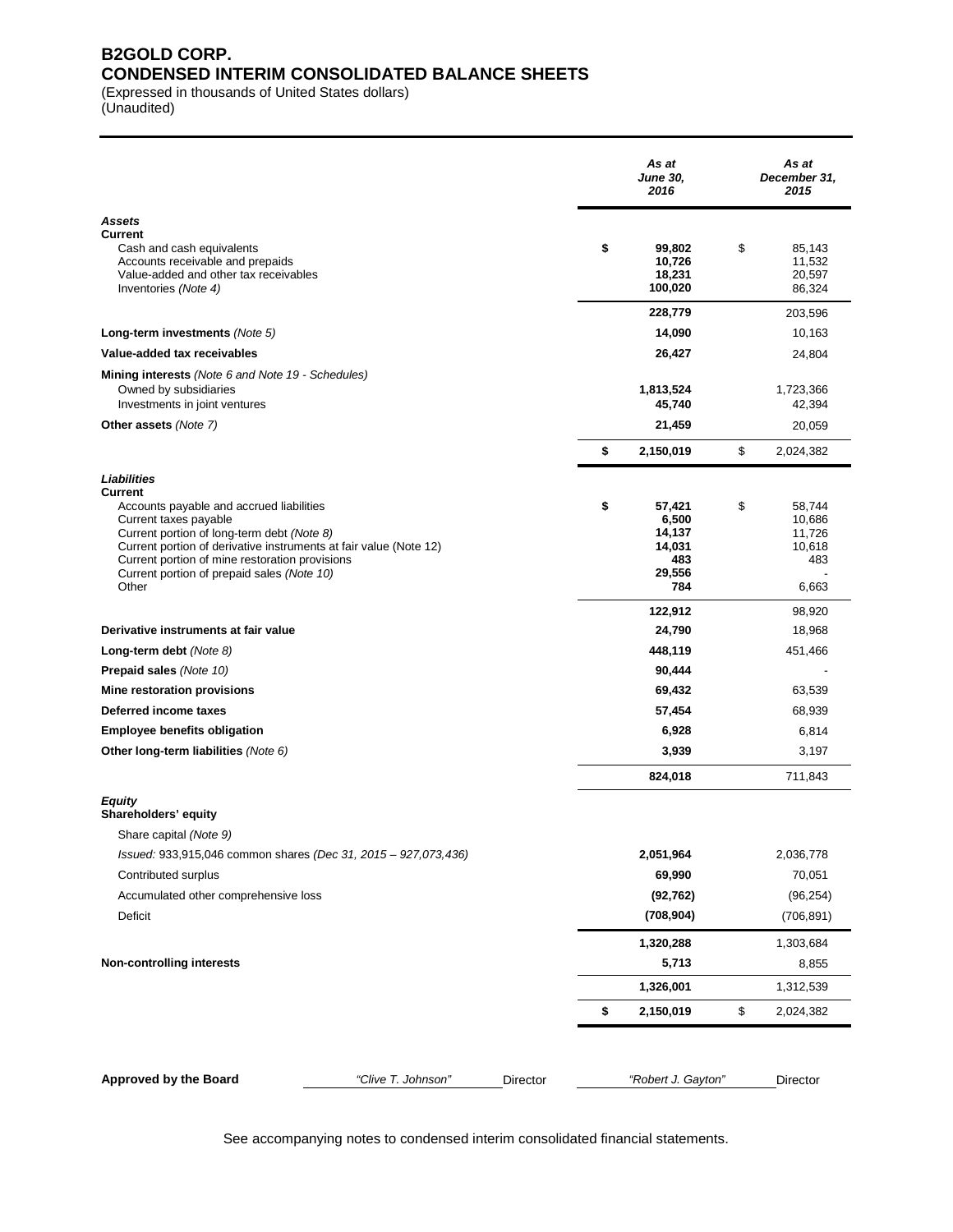### **B2GOLD CORP. CONDENSED INTERIM CONSOLIDATED STATEMENTS OF CHANGES IN EQUITY FOR THE SIX MONTHS ENDED JUNE 30**

(Expressed in thousands of United States dollars) (Unaudited)

|                                                                                                                             |                           | 2016                    |                        |   |                                               |                         |                                  |                            |  |  |
|-----------------------------------------------------------------------------------------------------------------------------|---------------------------|-------------------------|------------------------|---|-----------------------------------------------|-------------------------|----------------------------------|----------------------------|--|--|
|                                                                                                                             | <b>Shares</b><br>('000's) | <b>Share</b><br>capital | Contributed<br>surplus |   | Accumulated<br>other<br>comprehensive<br>loss | <b>Deficit</b>          | Non-<br>controlling<br>interests | Total<br>equity            |  |  |
| Balance at December 31, 2015                                                                                                | 927,073                   | \$2,036,778             | 70,051<br>\$           | S | (96, 254)                                     | (706, 891)<br>\$        | 8,855<br>- \$                    | \$1,312,539                |  |  |
| January 1, 2016 to June 30, 2016:<br>Net loss for the period<br>Unrealized gain on investments<br>Exercise of stock options | 3,686                     | 5,584                   |                        |   | 3,492                                         | (2,013)                 | (3, 142)                         | (5, 155)<br>3,492<br>5,584 |  |  |
| Shares pending issuance for<br>exercise of stock options<br>Shares issued on vesting of RSU<br>Shares issued for mineral    | 590<br>2.466              | 1.212<br>4,888          | (4,888)                |   |                                               |                         | $\overline{\phantom{a}}$         | 1,212                      |  |  |
| property interests<br>Share based payments (Note 9)<br>Transfer to share capital on                                         | 100                       | 216                     | 8,113                  |   |                                               |                         | $\blacksquare$<br>٠              | 216<br>8,113               |  |  |
| exercise of stock options                                                                                                   |                           | 3,286                   | (3,286)                |   |                                               |                         |                                  |                            |  |  |
| Balance at June 30, 2016                                                                                                    | 933,915                   | 2,051,964<br>S          | 69,990 \$<br>\$        |   | (92, 762)                                     | $(708, 904)$ \$<br>- \$ | 5,713                            | 1,326,001<br>S             |  |  |

|                                                                                                |                             | 2015 |                  |    |                        |   |                                               |                |   |                                  |  |                 |
|------------------------------------------------------------------------------------------------|-----------------------------|------|------------------|----|------------------------|---|-----------------------------------------------|----------------|---|----------------------------------|--|-----------------|
|                                                                                                | <b>Shares</b><br>$(000)$ s) |      | Share<br>capital |    | Contributed<br>surplus |   | Accumulated<br>other<br>comprehensive<br>loss | <b>Deficit</b> |   | Non-<br>controlling<br>interests |  | Total<br>equity |
| Balance at December 31, 2014                                                                   | 917,652                     | S.   | 2,018,468 \$     |    | 59,789                 | S | $(71,553)$ \$                                 | (536, 617)     | S | 55,253<br>\$                     |  | 1,525,340       |
| January 1, 2015 to June 30, 2015:<br>Net loss for the period<br>Acquisition of non-controlling |                             |      |                  |    |                        |   |                                               | (14, 923)      |   | (1,520)                          |  | (16, 443)       |
| interest (Note 6)<br>Shares issued for acquisition of                                          | 3,111                       |      | 6,000            |    |                        |   |                                               | (12, 328)      |   | (45, 470)                        |  | (51, 798)       |
| rights (Note 6)                                                                                | 2,995                       |      | 4,700            |    |                        |   |                                               | (8,000)        |   |                                  |  | (3,300)         |
| Cumulative translation adjustment                                                              |                             |      |                  |    |                        |   | (23, 560)                                     |                |   | (407)                            |  | (23, 967)       |
| Unrealized gain on investments                                                                 |                             |      |                  |    |                        |   | 1,347                                         |                |   |                                  |  | 1,347           |
| Exercise of stock options                                                                      | 546                         |      | 540              |    |                        |   |                                               |                |   |                                  |  | 540             |
| Shares issued on vesting of RSU                                                                | 2.377                       |      | 5,980            |    | (5,980)                |   |                                               |                |   |                                  |  |                 |
| Share based payments (Note 9)<br>Transfer to share capital on                                  |                             |      |                  |    | 10.395                 |   |                                               |                |   | $\overline{\phantom{0}}$         |  | 10,395          |
| exercise of stock options                                                                      |                             |      | 440              |    | (440)                  |   |                                               |                |   |                                  |  |                 |
| Balance at June 30, 2015                                                                       | 926,681                     | S    | 2,036,128        | \$ | 63,764                 | S | (93,766)<br>- \$                              | $(571,868)$ \$ |   | 7,856<br>S                       |  | 1,442,114       |

See accompanying notes to condensed interim consolidated financial statements.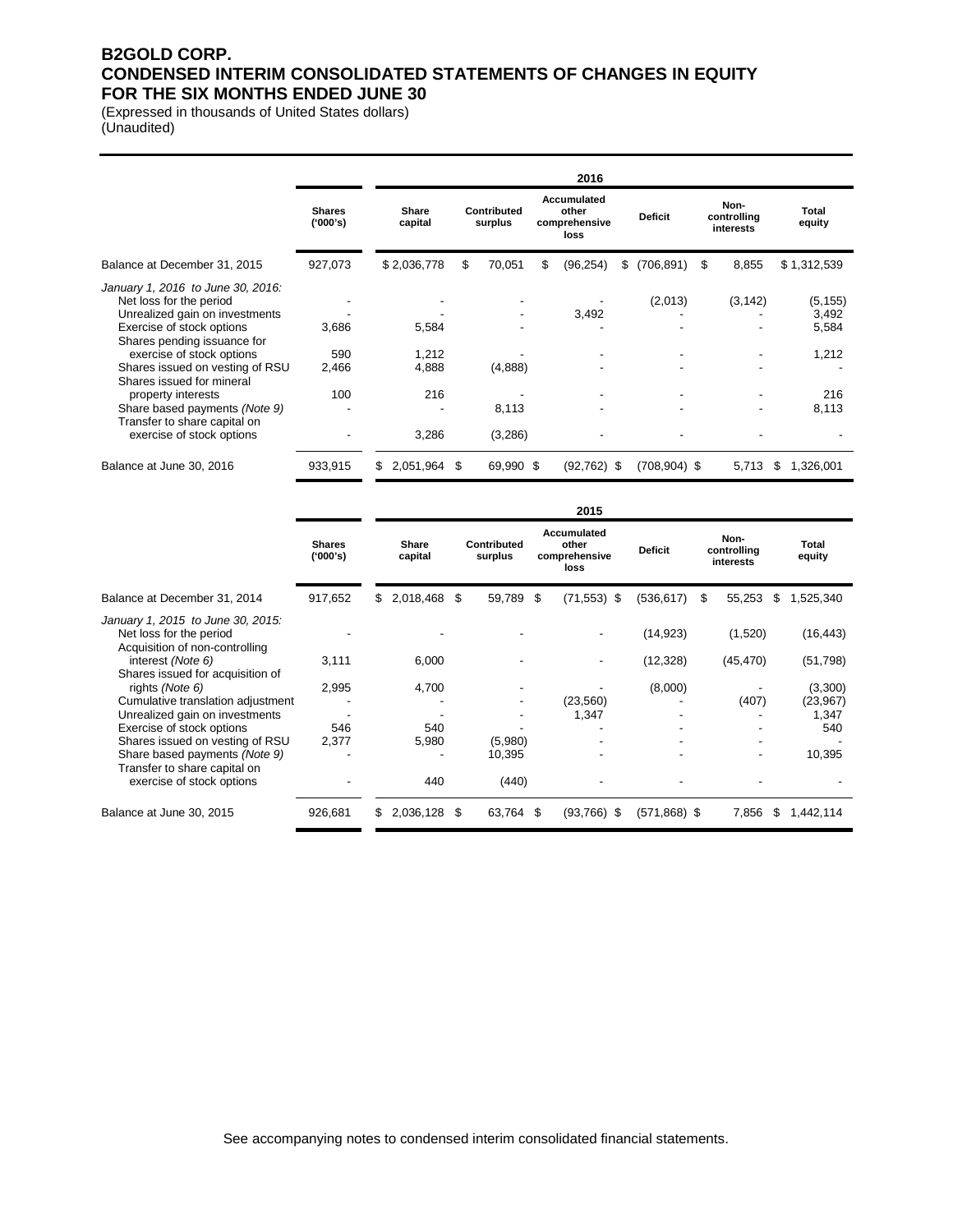(All tabular amounts are in thousands of United States dollars unless otherwise stated) (Unaudited)

#### *1 Nature of operations*

B2Gold Corp. ("B2Gold" or the "Company") is a Vancouver-based gold producer with four operating mines (one in Namibia, one in the Philippines and two in Nicaragua), a mine under construction in Mali and a portfolio of other evaluation and exploration assets in Mali, Burkina Faso, Colombia, Nicaragua and Finland.

The Company operates the Otjikoto Mine in Namibia, which commenced commercial production on February 28, 2015, the Libertad Mine and the Limon Mine in Nicaragua and the Masbate Mine in the Philippines. The Company has an effective 90% interest in the Fekola Project in Mali, which is currently under construction, an effective 81% interest in the Kiaka gold project in Burkina Faso, and a 49% joint venture interest in the Gramalote property in Colombia. The Company also has a 51% interest in a joint operation in Nicaragua with Calibre Mining Corp. ("Calibre"), with an option to acquire an additional 19% interest.

B2Gold is a public company which is listed on the Toronto Stock Exchange under the symbol "BTO", the NYSE MKT LLC under the symbol "BTG" and the Namibian Stock Exchange under the symbol "B2G". B2Gold's head office is located at Suite 3100, Three Bentall Centre, 595 Burrard Street, Vancouver, British Columbia, V7X 1J1.

#### *2 Basis of preparation*

These condensed interim consolidated financial statements have been prepared in accordance with International Accounting Standard 34, Interim Financial Reporting. These condensed interim consolidated financial statements should be read in conjunction with the audited consolidated financial statements for the year ended December 31, 2015, which have been prepared in accordance with IFRS as issued by the IASB.

These condensed interim consolidated financial statements follow the same accounting policies and methods of application as the most recent audited consolidated financial statements of the Company.

These condensed consolidated interim financial statements were authorized for issue by the Board of Directors on August 2, 2016.

#### *3 Significant accounting judgements and estimates*

#### *Ore reserve and resource estimates*

Ore reserves are estimates of the amount of ore that can be economically and legally extracted from the Company's mining properties. The Company estimates its ore reserves and mineral resources based on information compiled by appropriately qualified persons relating to the geological data on the size, depth and shape of the ore body, and requires complex geological judgments to interpret the data. The estimation of recoverable reserves is based upon factors such as estimates of foreign exchange rates, commodity prices, future capital requirements, metallurgical recoveries, permitting and production costs along with geological assumptions and judgments made in estimating the size, and grade of the ore body. Changes in the reserve or resource estimates may impact the carrying value of mining interests, mine restoration provisions, recognition of deferred tax assets, and depreciation and amortization charges.

#### *Uncertain tax positions*

The Company is periodically subject to income tax audits at its operating mine locations. At June 30, 2016, the Company had a provision totalling \$0.8 million outstanding (December 31, 2015 - \$4.0 million) representing its best estimate of the outcome of current assessments. The provisions made to date may be subject to change and such change may be material.

#### *Value-added tax receivables*

The Company incurs indirect taxes, including value-added tax, on purchases of goods and services at its operating mines and development projects. Indirect tax balances are recorded at their estimated recoverable amounts within current or long-term assets, net of provisions, and reflect the Company's best estimate of their recoverability under existing tax rules in the respective jurisdictions in which they arise. Management's assessment of recoverability involves judgments regarding balance sheet classification and the probable outcomes of claimed deductions and/or disputes. The provisions and balance sheet classifications made to date may be subject to change and such change may be material.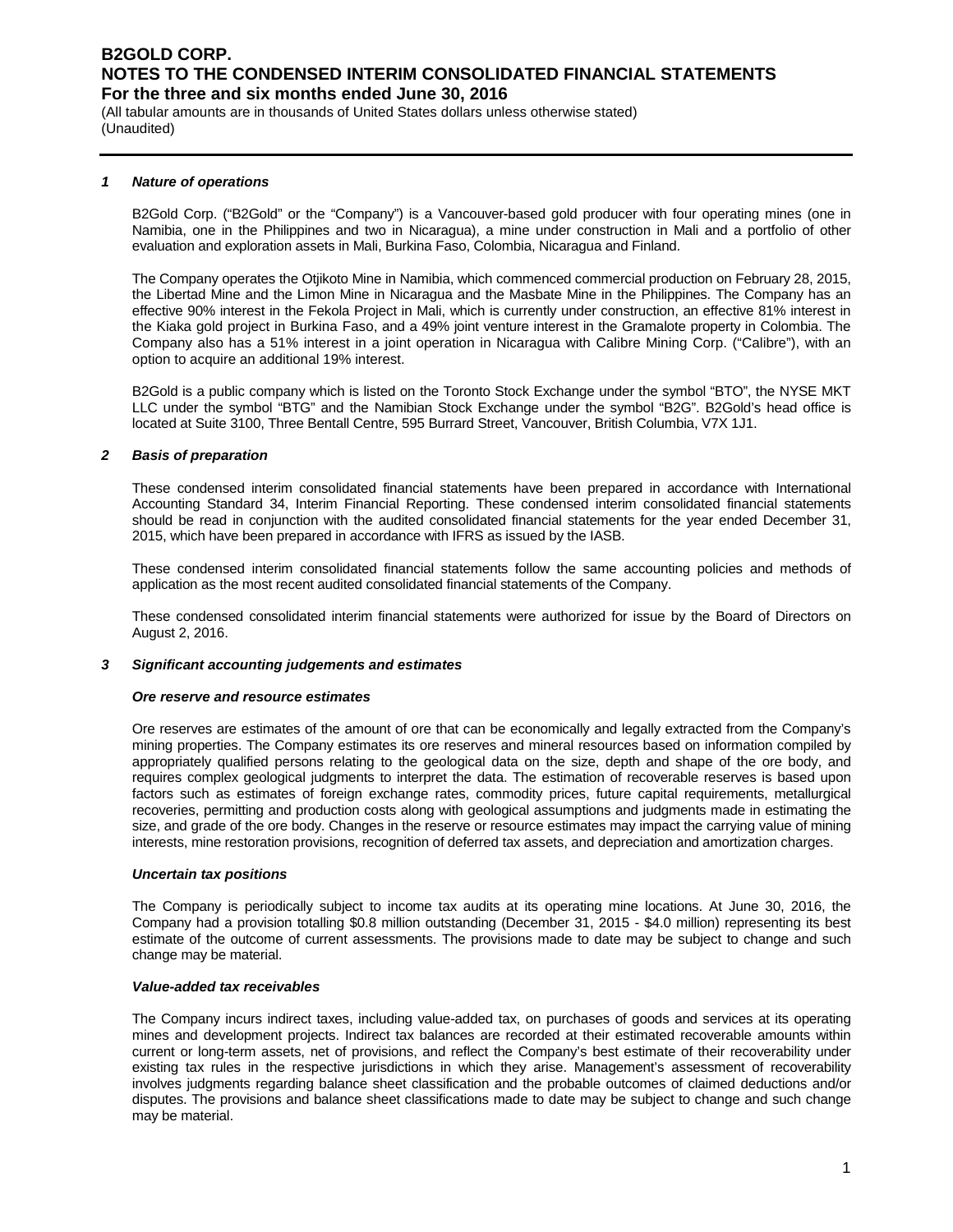(All tabular amounts are in thousands of United States dollars unless otherwise stated) (Unaudited)

#### *4 Inventories*

|                                                                                                       | <b>June 30,</b><br>2016<br>\$       | December 31,<br>2015<br>\$          |
|-------------------------------------------------------------------------------------------------------|-------------------------------------|-------------------------------------|
| Gold and silver bullion<br>In-process inventory<br>Ore stock-pile inventory<br>Materials and supplies | 23,182<br>9,414<br>11,079<br>56,345 | 14,273<br>10,783<br>8,720<br>52,548 |
|                                                                                                       | 100,020                             | 86,324                              |

#### *5 Long-term investments*

|                                  |            |                                | June 30, 2016     |                     | December 31, 2015 |                                       |                          |                     |  |  |
|----------------------------------|------------|--------------------------------|-------------------|---------------------|-------------------|---------------------------------------|--------------------------|---------------------|--|--|
|                                  | Cost<br>\$ | Total<br>Impair-<br>ment<br>\$ | <b>AOCI</b><br>\$ | Fair<br>Value<br>\$ | Cost<br>\$        | <b>Total</b><br>Impair-<br>ment<br>\$ | <b>AOCI</b><br>\$        | Fair<br>Value<br>\$ |  |  |
| Available-for-sale investments:  |            |                                |                   |                     |                   |                                       |                          |                     |  |  |
| St. Augustine Gold & Copper Ltd. | 20.193     | (16, 108)                      | 1,153             | 5,238               | 20.193            | (16, 108)                             | 839                      | 4,924               |  |  |
| RTG Mining Inc.                  | 13.400     | (10,071)                       | 1,984             | 5,313               | 13.400            | (10,071)                              | $\overline{\phantom{a}}$ | 3.329               |  |  |
| Calibre Mining Corp.             | 5.716      | (4, 330)                       | 1,843             | 3,229               | 5,716             | (4,330)                               | 131                      | 1,517               |  |  |
| Kronk Resources Inc.             | 592        | (289)                          |                   | 303                 | 496               | (106)                                 | ۰                        | 390                 |  |  |
| Goldstone Resources Ltd.         | 20         | (17)                           | 4                 |                     | 20                | (17)                                  | ۰                        | 3                   |  |  |
| Balance, end of period           | 39,921     | (30, 815)                      | 4,984             | 14,090              | 39,825            | (30, 632)                             | 970                      | 10,163              |  |  |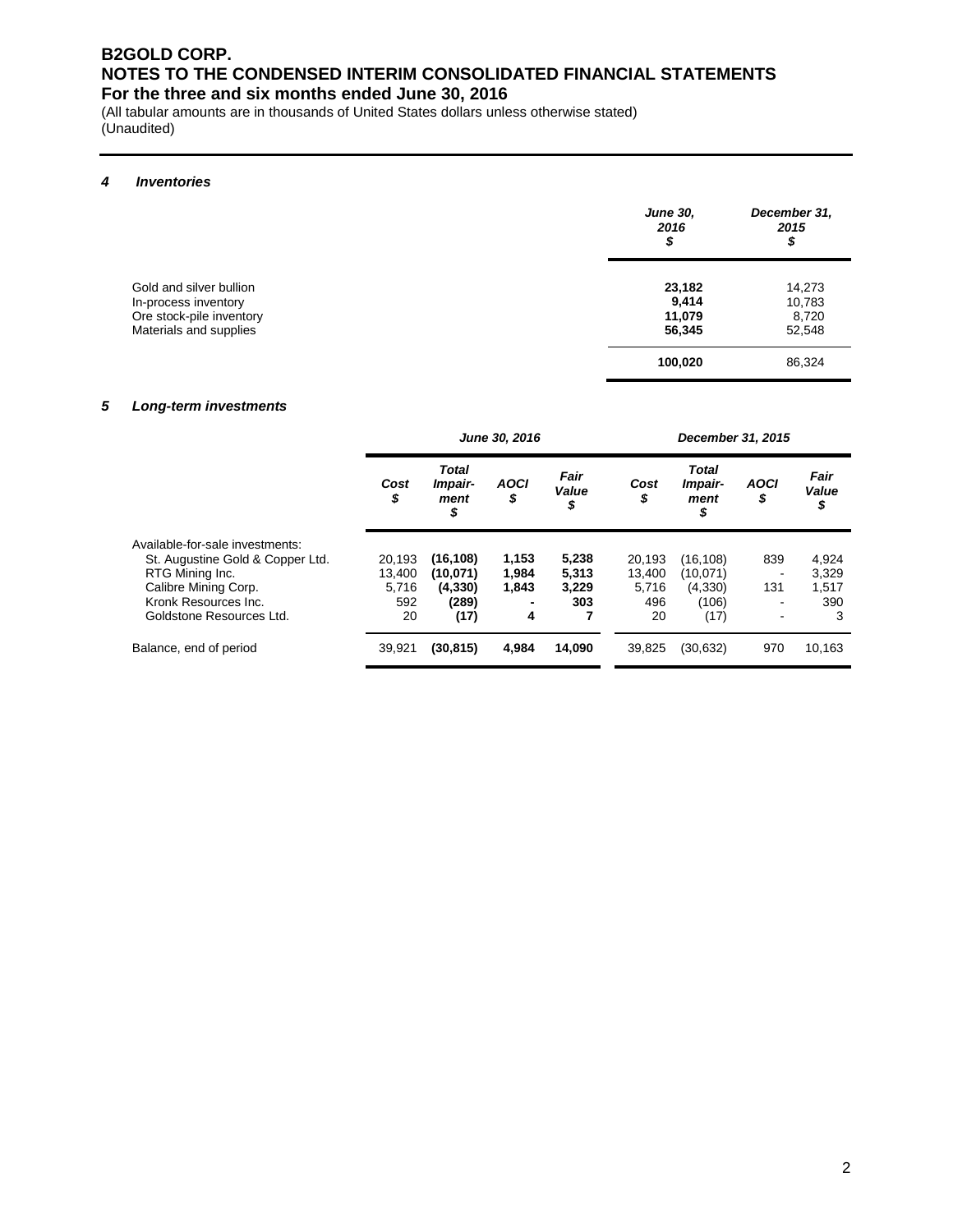(All tabular amounts are in thousands of United States dollars unless otherwise stated) (Unaudited)

### *6 Mining interests*

|                                                                                                | <b>June 30,</b><br>2016<br>\$        | December 31,<br>2015<br>\$           |
|------------------------------------------------------------------------------------------------|--------------------------------------|--------------------------------------|
| Property, plant and equipment (depletable)                                                     |                                      |                                      |
| Otjikoto Mine, Namibia<br>Cost<br>Accumulated depreciation and depletion                       | 464,629<br>(65, 205)                 | 437,591<br>(41, 810)                 |
|                                                                                                | 399,424                              | 395,781                              |
| Masbate Mine, Philippines<br>Cost, net of impairment<br>Accumulated depreciation and depletion | 492,827<br>(145, 962)                | 472,021<br>(125, 574)                |
|                                                                                                | 346,865                              | 346,447                              |
| Libertad Mine, Nicaragua<br>Cost, net of impairment<br>Accumulated depreciation and depletion  | 285,626<br>(192, 542)                | 272,295<br>(169, 721)                |
|                                                                                                | 93,084                               | 102,574                              |
| Limon Mine, Nicaragua<br>Cost, net of impairment<br>Accumulated depreciation and depletion     | 145,544<br>(96, 727)                 | 140,791<br>(87, 197)                 |
|                                                                                                | 48,817                               | 53,594                               |
| Masbate undeveloped mineral interests, net of impairment (non-depletable)                      | 72,682                               | 72,682                               |
| Mine under construction (non-depletable)                                                       |                                      |                                      |
| Fekola, Mali                                                                                   | 727,923                              | 631,524                              |
| Exploration and evaluation properties (non-depletable)                                         |                                      |                                      |
| Kiaka, Burkina Faso<br>Mocoa, Colombia<br>Calibre, Nicaragua<br>Other                          | 65,504<br>28,742<br>11,636<br>18,283 | 63,339<br>28,717<br>11,252<br>16,528 |
|                                                                                                | 124,165                              | 119,836                              |
| Corporate & other                                                                              |                                      |                                      |
| Office, furniture and equipment, net                                                           | 564                                  | 928                                  |
|                                                                                                | 1,813,524                            | 1,723,366                            |
| Investments in joint ventures (accounted for using the equity method)                          |                                      |                                      |
| Gramalote, Colombia, net of impairment<br>Quebradona, Colombia                                 | 44,539<br>1,201                      | 41,193<br>1,201                      |
|                                                                                                | 45,740                               | 42,394                               |
|                                                                                                | 1,859,264                            | 1,765,760                            |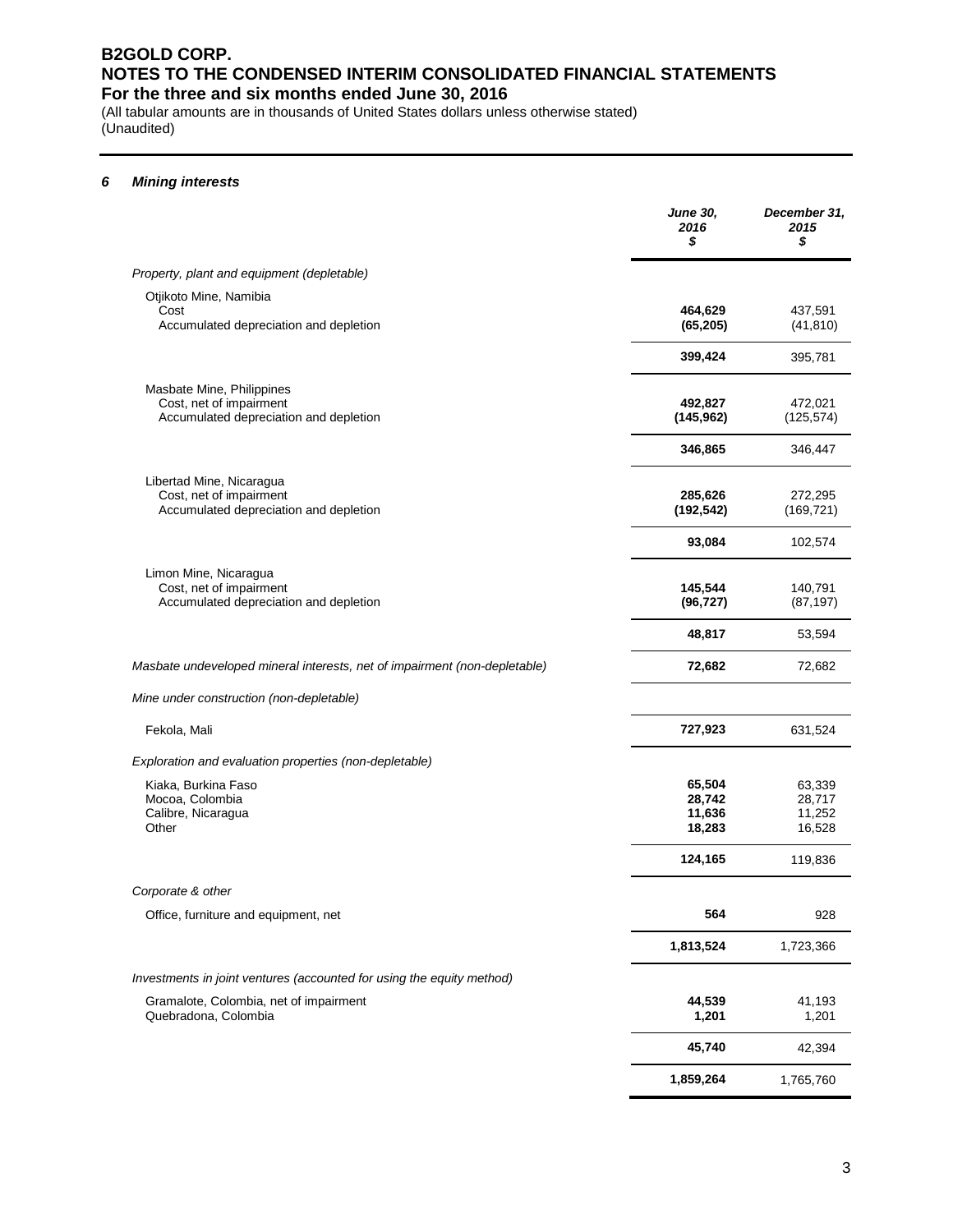(All tabular amounts are in thousands of United States dollars unless otherwise stated) (Unaudited)

#### *Otjikoto*

On February 28, 2015, management determined that the Otjikoto Mine achieved commercial production. Effective March 1, 2015, revenues and production costs for Otjikoto gold production were recorded in the statement of operations. Sales proceeds from the pre-commercial production period of \$23.1 million were offset against the amounts capitalized for the Otjikoto Mine property, plant and equipment.

#### *Fekola*

#### *Purchase of Fekola non-controlling interest*

In January 2015, the Company purchased the 10% non-controlling interest, owned by a private Malian company, in Songhoi Resources SARL ("Songhoi"). Songhoi is the entity that holds the Fekola Project in Mali. The purchase price consisted of \$21.2 million in cash and common shares and the grant of a 1.65% net smelter royalty ("NSR") on the Fekola Project after deducting costs for smelting, refining and government fees. The cash and common shares are payable in three tranches: (1) \$5.7 million cash and \$6 million common shares were paid/issued on closing, (2) \$2 million cash and \$4 million payable in cash or common shares at the holder's option on the first anniversary of the agreement date (January 18, 2016) and (3) \$1.5 million cash and \$2 million payable in cash or common shares at the holder's option upon achievement of commercial production at the Fekola Project. At the holder's election, \$6 million in cash was paid during the first quarter of 2016.

The cash and common share instalments to be paid in the future have been classified as a financial liability and have been valued at their present value using a discount rate of 5%. These have been accrued in other liabilities.

Pursuant to applicable mining law, when the project advances to development and production stage, an exploitation company will be formed with the Company contributing a 10% free carried interest to the Government of Mali. The Government of Mali also has the option to purchase an additional 10% of the exploitation company.

#### *Chile*

During the quarter, the Company elected not to continue with the Pampa Paciencia and Cerro Barco projects in Chile. As a result, the company wrote-off expenditures totalling \$3.7 million related to these projects during the period.

#### *7 Other assets*

|                                                                             | <b>June 30,</b><br>2016<br>\$ | December 31,<br>2015<br>\$ |
|-----------------------------------------------------------------------------|-------------------------------|----------------------------|
| Loan receivable, including accrued interest<br>Debt service reserve account | 7,428<br>5,235                | 7,241<br>4,092             |
| Reclamation deposits<br>Low-grade stockpile                                 | 2,022<br>3,330                | 1,996<br>3,982             |
| Fair value of derivative instruments<br>Other                               | 3,444                         | 629<br>2,119               |
|                                                                             | 21,459                        | 20,059                     |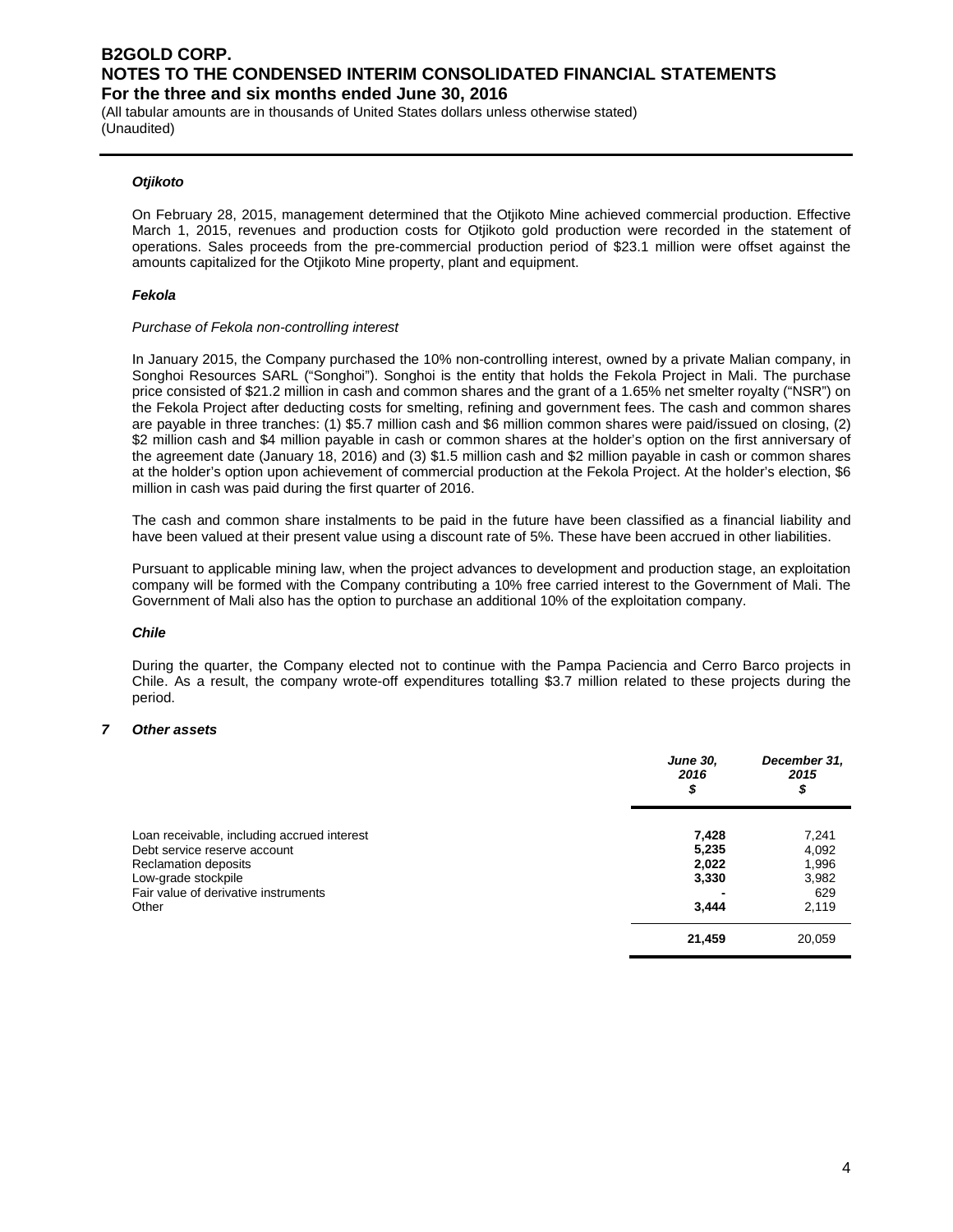(All tabular amounts are in thousands of United States dollars unless otherwise stated) (Unaudited)

#### *8 Long-term debt*

|                                                                                                                                                     | <b>June 30,</b><br>2016<br>\$ | December 31,<br>2015<br>\$ |
|-----------------------------------------------------------------------------------------------------------------------------------------------------|-------------------------------|----------------------------|
| Convertible senior subordinated notes:<br>Principal amount<br>Fair value adjustment                                                                 | 258,750<br>213                | 258,750<br>(41, 445)       |
|                                                                                                                                                     | 258,963                       | 217,305                    |
| Revolving corporate credit facility:<br>Principal amount<br>Less: unamortized transaction costs                                                     | 175,000<br>(4,072)            | 225,000<br>(5,086)         |
|                                                                                                                                                     | 170,928                       | 219,914                    |
| Equipment loans/finance lease obligations:<br>Otjikoto equipment loan facility (net of unamortized transaction costs)<br>Nicaraguan equipment loans | 28,615<br>3,750               | 21,291<br>4,682            |
|                                                                                                                                                     | 32,365                        | 25,973                     |
| Less: current portion                                                                                                                               | 462,256<br>(14, 137)          | 463,192<br>(11, 726)       |
|                                                                                                                                                     | 448,119                       | 451,466                    |

#### *Convertible senior subordinated notes*

As at June 30, 2016 the fair value of the convertible senior subordinated notes ("convertible notes") was \$259.0 million. The loss on fair value of convertible notes recorded in the statement of operations for the three and six months ended June 30, 2016 was \$37.4 million and \$43.4 million respectively (2015 – loss of \$8.4 million and \$6.7 million respectively). The change in fair value of the notes recognized in the statement of operations for the three and six months ended June 30, 2016 is stated after adjusting for \$1.3 million and \$2.5 million respectively (2015 nil and \$2.4 million respectively) of interest expense which was attributable to eligible expenditures on the Fekola property (2015 – Otjikoto property) and has been capitalized to the carrying amount of the property.

#### *Revolving credit facilities*

On May 20, 2015, the Company entered into a new \$350 million revolving credit facility (the "New RCF"). On June 11, 2015 the Company repaid the \$150 million outstanding under its existing revolving credit facility with proceeds from the New RCF. At this time, the remaining unamortized transaction costs totalling \$3.0 million were expensed to interest and financing expense in the statement of operations.

As at December 31, 2015, Company had drawn down \$225 million under the New RCF. During the three and six months ended June 30, 2016, the company drew down an additional nil and \$50 million respectively. Following completion of the Prepaid Sales transactions (Note 10) in March 2016, the Company reduced the outstanding balance on the New RCF by \$100 million, to \$175 million. At June 30, 2016, the undrawn and available balance under the facility was \$175 million.

For the three and six months ended June 30, 2016, the interest and financing expense recognized in the statement of operations was reduced by \$0.7 million and \$1.4 million respectively (2015 – nil and \$0.8 million respectively), which was attributable to eligible expenditures on the Fekola property (2015 – Otjikoto property) and capitalized to the carrying amount of the property.

The Company has provided security on the New RCF in the form of a general security interest over the Company's assets and pledges creating a charge over the shares of certain of the Company's direct and indirect subsidiaries. In connection with the New RCF, the Company must also maintain certain net tangible worth levels and ratios for leverage and interest coverage. As at June 30, 2016, the Company was in compliance with these debt covenants.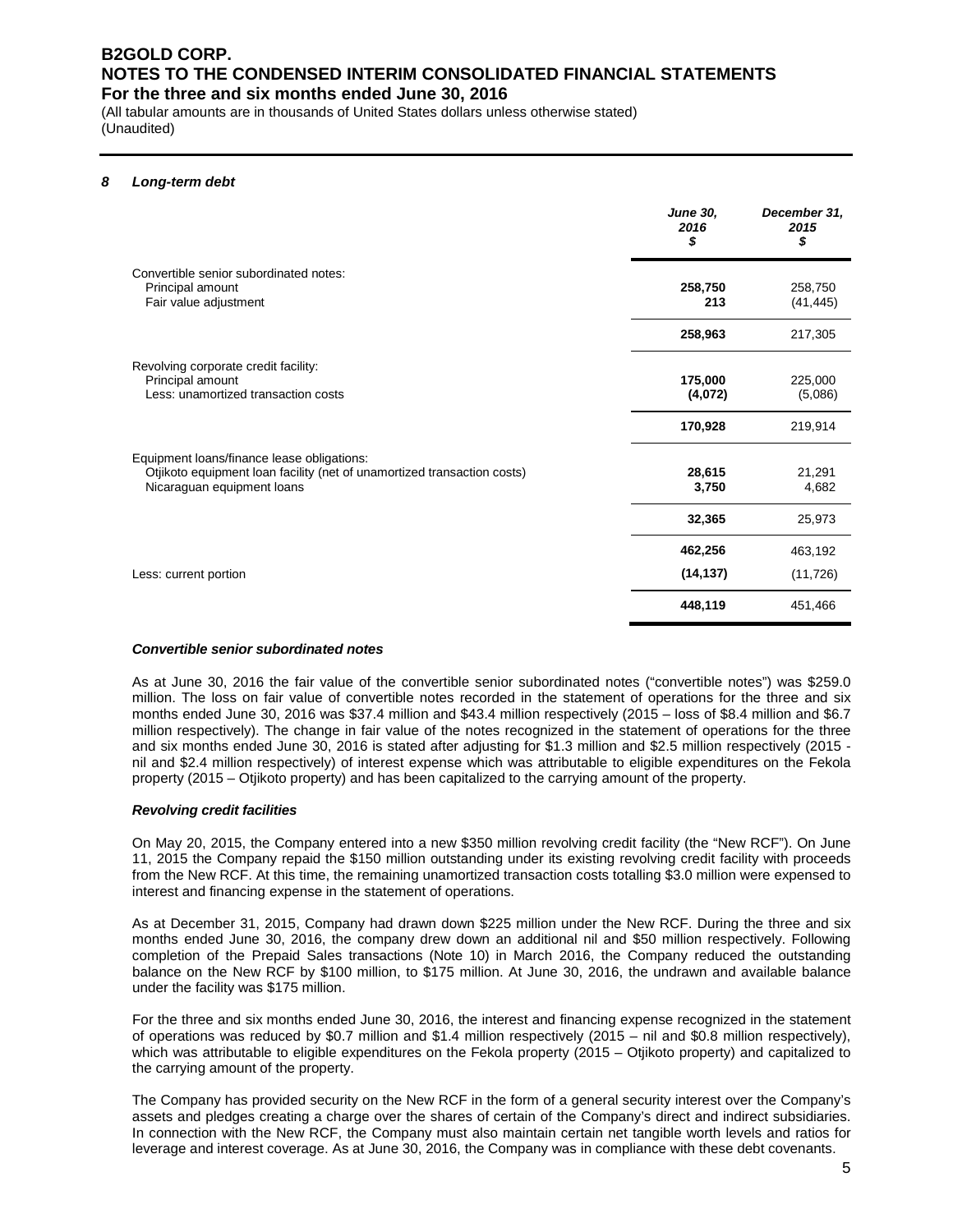(All tabular amounts are in thousands of United States dollars unless otherwise stated) (Unaudited)

#### *Otjikoto equipment loan facility*

During the three and six months ended June 30, 2016, the Company drew \$9.8 million and \$11.0 million respectively under the facility (2015 – nil and \$3.9 million respectively). During the period, the term over which loans may be advanced under the facility was extended to December 31, 2016 and an additional \$4.5 million was made available for drawdown. At June 30, 2016, the Company had drawn down the full amount available under the facility.

#### *Fekola equipment loan facility*

On March 14, 2016, the Company signed a commitment letter to enter into a Euro equivalent of \$81 million term Equipment Facility ("The Facility") with Caterpillar Financial SARL, as Mandated Lead Arranger, and Caterpillar Financial Services Corporation, as original lender. The aggregate principal amount of up to Euro equivalent of \$81 million is to be made available to the Company's majority-owned subsidiary, Fekola S.A. to finance or refinance the mining fleet and other mining equipment at the Company's Fekola Project in Mali.

The Facility shall be available for a period commencing on the closing date of the Facility and ending on the earlier of the day when the Facility is fully drawn and 30 months from the closing date of the Facility. Completion and funding under the Facility are subject to normal conditions precedent, including the preparation and execution of definitive documentation, due diligence and receipt of any necessary regulatory approvals.

The Facility may be drawn in instalments of not less than Euro 5 million, and each such instalment shall be treated as a separate equipment loan. As at June 30, 2016, there had been no drawdowns on the facility.

Each equipment loan is repayable in 20 equal quarterly instalments. The final repayment date shall be five years from the first disbursement under each equipment loan.

The Facility has an interest rate of EURIBOR plus a margin of 3.85% on equipment loans advanced under The Facility and a commitment fee of 1.15% per annum on the undrawn balance of the Facility for the first 24 months of the availability period and 0.5% thereafter, each payable quarterly.

#### *9 Share capital*

The Company's authorized share capital consists of an unlimited number of common shares and an unlimited number of preferred shares. As at June 30, 2016, the Company had 933,915,046 common shares outstanding, including 2,705,000 common shares being held in trust under the Company's Incentive Plan. No preferred shares were outstanding.

During the three months ended June 30, 2016, the Company granted 0.9 million stock options to employees and directors. These options have a weighted average exercise price of C\$2.52, have a term of five years and vest over a period of up to three years. The fair value was calculated using the Black-Scholes option pricing model based on a risk-free annual interest rate of 0.58%, an expected life of 3.3 years, an expected volatility of 63%, and a dividend yield rate of nil. During the six months ended June 30, 2016, the Company granted 13.2 million stock options to employees and directors. These options have a weighted average exercise price of C\$1.22, have a term of five years and vest over a period of up to three years. The fair value was calculated using the Black-Scholes option pricing model based on a risk-free annual interest rate of 0.40%, an expected life of 3.30 years, an expected volatility of 60%, and a dividend yield rate of nil. The total number of stock options outstanding at June 30, 2016 was 64.5 million.

For the three and six months ended June 30, 2016, share-based payments expense, relating to the vesting of stock options, was \$1.1 million and \$4.7 million, respectively (2015 - \$1.4 million and \$5.4 million), net of \$0.3 million and \$0.6 million, respectively (2015 - \$0.5 million and \$1.2 million) capitalized to mining interests.

During the three and six months ended June 30, 2016, the Company granted nil and 1.9 million RSUs, respectively to employees and directors. The total number of RSUs outstanding at June 30, 2016 was 2.0 million.

For the three and six months ended June 30, 2016, share-based payments expense, relating to the vesting of RSUs, was \$0.7 million and \$2.8 million, respectively (2015 - \$0.9 million and \$3.1 million), net of \$0.1 million and \$0.1 million, respectively (2015 - \$0.0 million and \$0.0 million) capitalized to mining interests.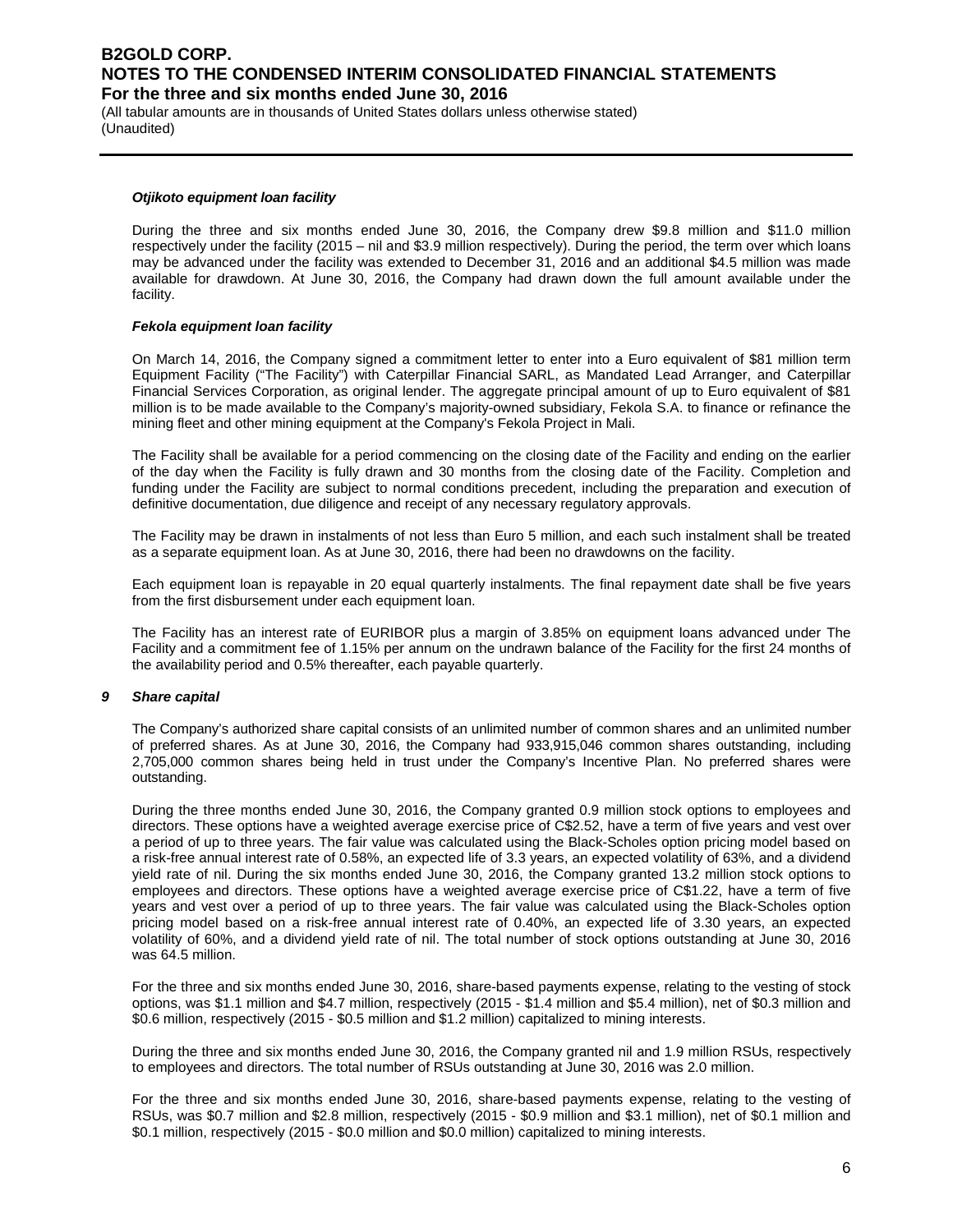(All tabular amounts are in thousands of United States dollars unless otherwise stated) (Unaudited)

#### *10 Prepaid Sales*

In March 2016, the Company entered into Prepaid Sales transactions totalling \$120 million, for the delivery of approximately 103,300 ounces, with its RCF Bank Syndicate. The Prepaid Sales, in the form of metal sales forward contracts, allow the Company to deliver pre-determined volumes of gold on agreed future delivery dates in exchange for an upfront cash pre-payment.

The Prepaid Sales transactions have a term of 33 months commencing March 2016, and settlement will be in the form of physical deliveries of unallocated gold from any of the Company's mines in 24 equal monthly instalments during 2017 and 2018.

#### *11 Gold commitments*

As at June 30, 2016, the following gold forward contracts with respect to the Otjikoto Project were outstanding. These contracts were excluded from the scope of IAS 39 and accounted for as executory contracts because they were entered into and continue to be held for the purpose of delivery in accordance with the Company's expected production schedule. No fair value gains and losses on these commodity contracts are recorded in the financial statements.

| 2016   | 2017   | 2018   | total  |
|--------|--------|--------|--------|
|        |        |        |        |
|        |        |        |        |
|        |        |        |        |
| 4.500  | 9,000  | 7.500  | 21,000 |
| 16.020 | 16,020 | 16.020 | 16,020 |
|        |        |        |        |

#### *12 Derivative Financial instruments*

#### *Gold forwards*

As at June 30, 2016, the following gold forward contracts which are recorded at fair value through the statement of operations with respect to the Otjikoto Mine were outstanding (by maturity dates):

|                                | 2016   | 2017   | 2018   | <b>Total</b> |
|--------------------------------|--------|--------|--------|--------------|
|                                |        |        |        |              |
| Gold forward contracts:        |        |        |        |              |
| <b>Ounces</b>                  | 17,958 | 35,916 | 35,916 | 89,790       |
| Average price per ounce (rand) | 15,044 | 15.044 | 15.044 | 15,044       |

The unrealized fair value of these contracts at June 30, 2016 was \$(36.1) million.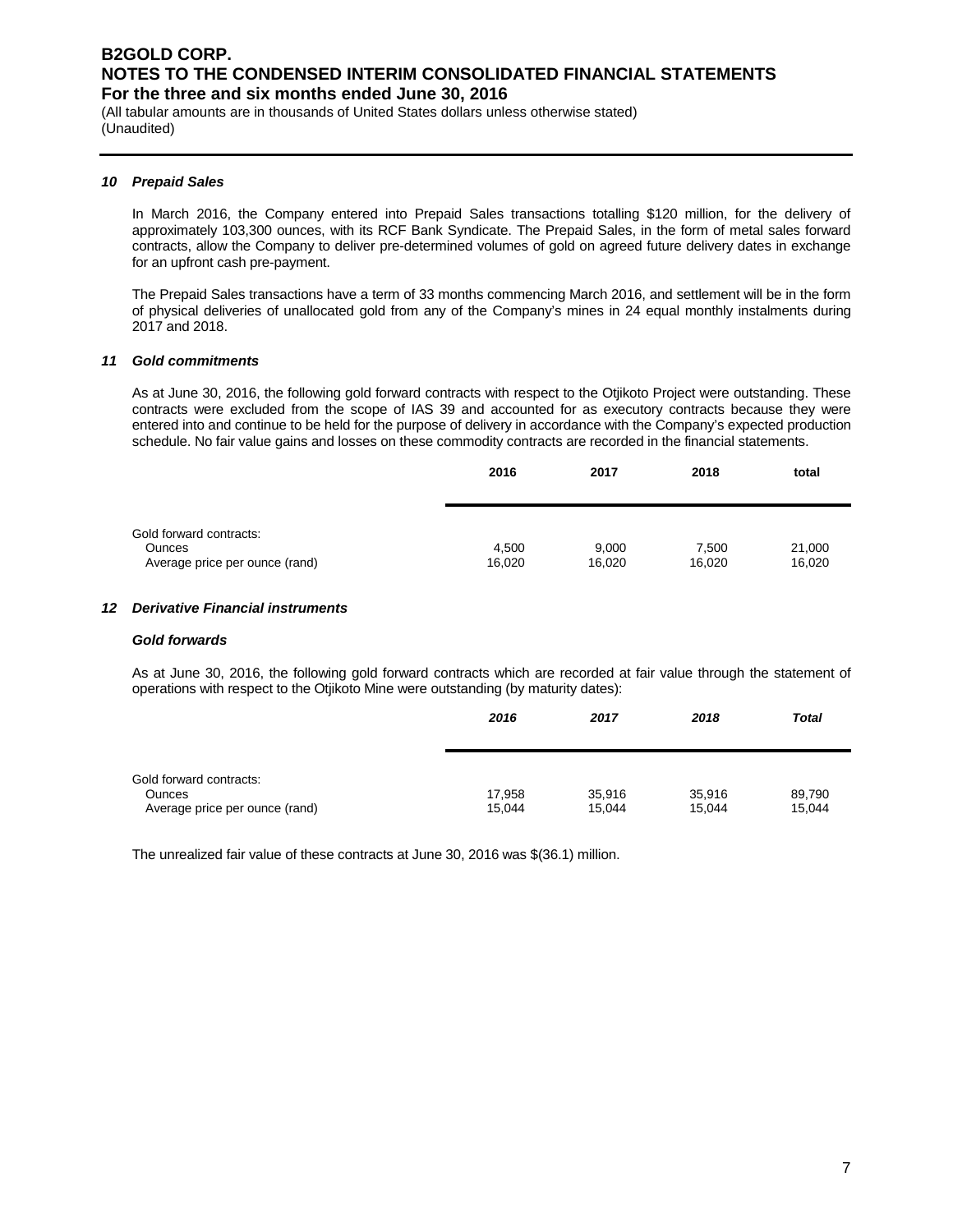(All tabular amounts are in thousands of United States dollars unless otherwise stated) (Unaudited)

#### *Forward contracts – fuel oil, gas oil, diesel*

During the six months ended June 30, 2016, the Company entered into additional series of forward contracts for the purchase of 15,347,000 litres of fuel oil and 3,016,000 litres of gas oil with settlements scheduled between August 2016 and May 2018. These derivative instruments were not designated as hedges by the Company and are being recorded at their fair value at the end of each reporting period with changes in fair value recorded in the statement of operations.

The following is a summary, by maturity dates, of the Company's forward contracts outstanding as at June 30, 2016:

|                                                                   | 2016                 | 2017                 | 2018                                   | <b>Total</b>         |  |
|-------------------------------------------------------------------|----------------------|----------------------|----------------------------------------|----------------------|--|
| Forward – fuel oil:<br>Litres (thousands)<br>Average strike price | \$<br>15,074<br>0.28 | \$<br>24,602<br>0.28 | \$<br>4,477<br>0.27                    | \$<br>44,153<br>0.28 |  |
| Forward - gas oil:<br>Litres (thousands)<br>Average strike price  | \$<br>7,670<br>0.42  | \$<br>5,982<br>0.40  | \$<br>280<br>0.44                      | \$<br>13,932<br>0.41 |  |
| Forward - diesel:<br>Litres (thousand)<br>Average strike price    | \$<br>4,238<br>0.46  | \$<br>706<br>0.46    | \$<br>$\blacksquare$<br>$\blacksquare$ | \$<br>4,944<br>0.46  |  |

The unrealized fair value of these contracts at June 30, 2016 was \$(1.6) million.

#### *Interest rate swaps*

During the three months ended June 30, 2016, the Company entered into a series of interest swaps with a notional amount of \$100 million with settlements scheduled between September 2016 and May 2019. Under these contracts, the Company pays a floating rate equal to the 3 month United States dollar LIBOR rate and receives a fixed rate of 1.04%. These derivative instruments were not designated as hedges by the Company and are being recorded at their fair value at the end of each reporting period with changes in fair value recorded in the statement of operations. The unrealized fair value of these contracts at June 30, 2016 was \$(0.7) million.

#### *13 Financial Instruments*

As at June 30, 2016, the Company's financial assets and liabilities that are measured and recognized at fair value on a recurring basis are categorized as follows:

|                                                | As at June 30, 2016 |           | As at December 31, 2015 |            |  |
|------------------------------------------------|---------------------|-----------|-------------------------|------------|--|
|                                                | Level 1             | Level 2   | Level 1                 | Level 2    |  |
| Long-term investments (Note 5)                 | 14.090              |           | 10,163                  |            |  |
| Convertible senior subordinated notes (Note 8) |                     | (258,963) |                         | (217, 305) |  |
| Gold forward contracts (Note 12)               |                     | (36, 122) |                         | (21, 390)  |  |
| Fuel derivative contracts (Note 12)            |                     | (1,611)   |                         | (8, 196)   |  |
| Interest rate swaps (Note 12)                  |                     | (719)     |                         |            |  |
| Gold collar contracts                          |                     | (368)     |                         | 866        |  |

The fair value of the Company's long-term investments was determined using market quotes from an active market for each investment.

The fair value of the convertible senior subordinated notes was determined using a broker's price quote from an active market.

The fair value of the fuel derivative contracts and gold derivative contracts was determined using prevailing market rates for instruments with similar characteristics.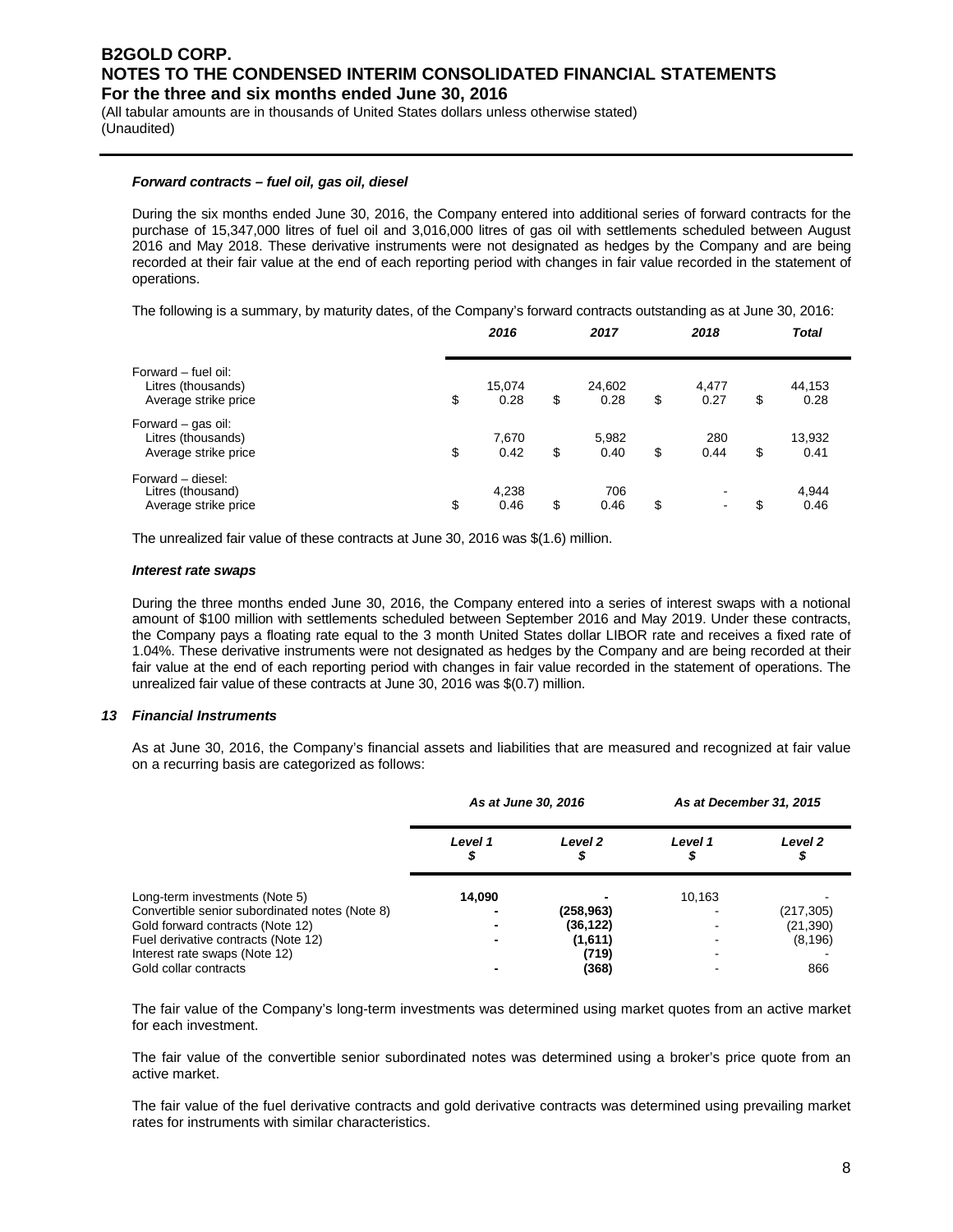(All tabular amounts are in thousands of United States dollars unless otherwise stated) (Unaudited)

#### *14 Income and other taxes*

Income tax expense differs from the amount that would result from applying the Canadian federal and provincial income tax rates to earnings from operations before taxes. These differences result from the following items:

|                                                                                                                                                                                                                                                                                                                                                                                                                                                                 | For the three<br>months ended<br>June 30, 2016<br>S               | For the three<br>months ended<br>June 30, 2015<br>S      | For the six<br>months ended<br>June 30, 2016<br>\$               | For the six<br>months ended<br>June 30, 2015<br>\$                                    |
|-----------------------------------------------------------------------------------------------------------------------------------------------------------------------------------------------------------------------------------------------------------------------------------------------------------------------------------------------------------------------------------------------------------------------------------------------------------------|-------------------------------------------------------------------|----------------------------------------------------------|------------------------------------------------------------------|---------------------------------------------------------------------------------------|
| Consolidated loss before income taxes<br>Canadian federal and provincial income tax rates                                                                                                                                                                                                                                                                                                                                                                       | (11, 253)<br>26.00%                                               | (23, 439)<br>26.00%                                      | (8,830)<br>26.00%                                                | (17, 861)<br>26.00%                                                                   |
| Income tax recovery at statutory rates                                                                                                                                                                                                                                                                                                                                                                                                                          | (2,926)                                                           | (6,094)                                                  | (2, 296)                                                         | (4,644)                                                                               |
| Increase (decrease) attributable to:                                                                                                                                                                                                                                                                                                                                                                                                                            |                                                                   |                                                          |                                                                  |                                                                                       |
| Effects of different foreign statutory tax rates<br>and tax holidays<br>Non-deductible expenditures<br>Losses for which no tax benefit has been<br>recorded<br>Withholding tax and minimum tax<br>Change due to foreign exchange<br>Change in accruals for tax audits<br>Tax benefit of tax holiday extension<br>Changes in estimates of deferred tax assets<br>Non-deductible portion of losses (gains)<br>Amounts under/(over) provided for in prior<br>years | (9,911)<br>1,786<br>13,908<br>1,426<br>1,238<br>(4, 403)<br>(565) | (1,821)<br>2,253<br>2,875<br>536<br>1,953<br>36<br>(393) | (19, 160)<br>3,877<br>15,180<br>3,418<br>(373)<br>(4, 403)<br>82 | (5,924)<br>4,775<br>4,996<br>1,113<br>5,461<br>(1,545)<br>(1,400)<br>(372)<br>(3,878) |
| Income tax recovery                                                                                                                                                                                                                                                                                                                                                                                                                                             | 553                                                               | (655)                                                    | (3,675)                                                          | (1, 418)                                                                              |
| Current income tax, withholding and other taxes<br>Deferred income tax recovery                                                                                                                                                                                                                                                                                                                                                                                 | 3,990<br>(3, 437)                                                 | 1.728<br>(2,383)                                         | 8,335<br>(12,010)                                                | (568)<br>(850)                                                                        |
| Income tax expense (recovery)                                                                                                                                                                                                                                                                                                                                                                                                                                   | 553                                                               | (655)                                                    | (3,675)                                                          | (1, 418)                                                                              |

#### *15 Supplementary cash flow information*

Supplementary disclosure of cash flow information is provided in the table below:

#### *Non-cash charges (credits):*

|                                                  | For the three<br>months ended<br>June 30, 2016 | For the three<br>months ended<br>June 30, 2015 | For the six<br>months ended<br>June 30, 2016 | For the six<br>months ended<br>June 30, 2015 |
|--------------------------------------------------|------------------------------------------------|------------------------------------------------|----------------------------------------------|----------------------------------------------|
| Depreciation and depletion                       | 38,938                                         | 35,008                                         | 73,251                                       | 67,803                                       |
| Share-based payments                             | 2,087                                          | 3,647                                          | 7,472                                        | 9,135                                        |
| Loss on fair value of convertible notes          | 37,434                                         | 8,364                                          | 43,393                                       | 6,671                                        |
| Unrealized loss on derivative instruments        | 650                                            | 5,727                                          | 10,100                                       | 5,820                                        |
| Non-cash interest and financing expense          |                                                | 5,522                                          |                                              | 5,522                                        |
| Gain on sale of Bellavista property              |                                                |                                                |                                              | (2, 192)                                     |
| Write-off of mineral property interests (Note 6) | 3,867                                          |                                                | 3,867                                        |                                              |
| Write-down of long-term investments (Note 5)     | 182                                            | 517                                            | 182                                          | 1,855                                        |
| Accretion of mine restoration provisions         | 283                                            | 356                                            | 629                                          | 710                                          |
| Deferred income tax recovery                     | (3, 437)                                       | (2, 383)                                       | (12,010)                                     | (850)                                        |
| Provision for non-recoverable input taxes        | 787                                            | 637                                            | 1,029                                        | 611                                          |
| Other                                            | 3,224                                          | 908                                            | 4,697                                        | 1,905                                        |
|                                                  | 84,015                                         | 58,303                                         | 132,610                                      | 96,990                                       |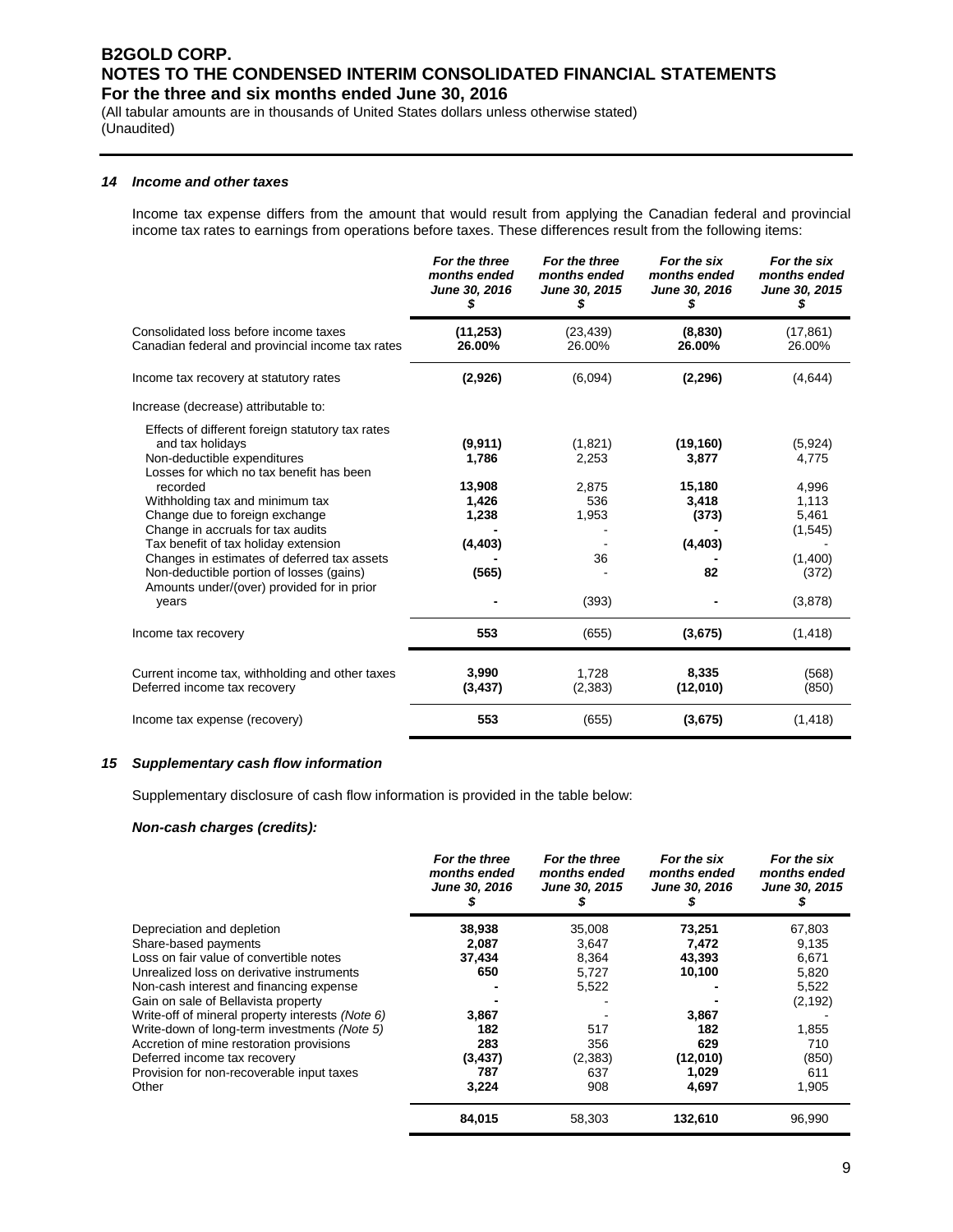(All tabular amounts are in thousands of United States dollars unless otherwise stated) (Unaudited)

#### *Changes in non-cash working capital:*

|                                                                           | For the three<br>months ended<br>June 30, 2016 | For the three<br>months ended<br>June 30, 2015 | For the six<br>months ended<br>June 30, 2016 | For the six<br>months ended<br><b>June 30, 2015</b> |
|---------------------------------------------------------------------------|------------------------------------------------|------------------------------------------------|----------------------------------------------|-----------------------------------------------------|
| Accounts receivable and prepaids<br>Value-added and other tax receivables | (807)<br>(518)                                 | 950<br>664                                     | 570<br>(2, 155)                              | 3,132<br>2,852                                      |
| Inventories                                                               | (4,603)                                        | (4,988)                                        | (9,820)                                      | 6.655                                               |
| Accounts payable and accrued liabilities                                  | 5.495                                          | 6.185                                          | 5.523                                        | 14.056                                              |
| Income and other taxes payables                                           | (3,577)                                        | (2,024)                                        | (4, 187)                                     | (10, 827)                                           |
|                                                                           | (4,010)                                        | 787                                            | (10,069)                                     | 15.868                                              |

#### *Other exploration and development:*

|                             | For the three<br>months ended<br>June 30, 2016 | For the three<br>months ended<br>June 30, 2015 | For the six<br>months ended<br>June 30, 2016 | For the six<br>months ended<br>June 30, 2015 |
|-----------------------------|------------------------------------------------|------------------------------------------------|----------------------------------------------|----------------------------------------------|
| Masbate Mine, exploration   | (1,212)                                        | (1, 179)                                       | (1,678)                                      | (2, 382)                                     |
| Libertad Mine, exploration  | (1,003)                                        | (1, 146)                                       | (1,729)                                      | (2, 195)                                     |
| Limon Mine, exploration     | (859)                                          | (1,091)                                        | (1, 367)                                     | (1,938)                                      |
| Otjikoto Mine, exploration  | (359)                                          | (1, 166)                                       | (650)                                        | (1,968)                                      |
| Fekola Project, exploration | (362)                                          | (19,445)                                       | (1, 286)                                     | (37,926)                                     |
| Kiaka Project, exploration  | (1,461)                                        | (1, 561)                                       | (2,077)                                      | (2,210)                                      |
| Primavera, exploration      | (104)                                          | (149)                                          | (381)                                        | (566)                                        |
| Other                       | (2, 440)                                       | (1,625)                                        | (3,665)                                      | (2, 440)                                     |
|                             | (7,800)                                        | (27, 362)                                      | (12, 833)                                    | (51, 625)                                    |

#### *Non-cash investing and financing activities:*

|                                                                                                     | For the three<br>months ended<br>June 30, 2016<br>\$ | For the three<br>months ended<br><b>June 30, 2015</b> | For the six<br>months ended<br>June 30, 2016 | For the six<br>months ended<br><b>June 30, 2015</b> |
|-----------------------------------------------------------------------------------------------------|------------------------------------------------------|-------------------------------------------------------|----------------------------------------------|-----------------------------------------------------|
| Stock-based compensation, capitalized to<br>resource property interests                             | 312                                                  | 576                                                   | 641                                          | 1,261                                               |
| Mining equipment purchased under equipment<br>loan                                                  |                                                      |                                                       |                                              | 1,559                                               |
| Interest expense, capitalized to resource property<br>interests                                     | 2.060                                                |                                                       | 3.904                                        | 3.221                                               |
| Change in accounts payable and accrued<br>liabilities relating to resource property<br>expenditures | (1, 871)                                             | (5,082)                                               | (6,608)                                      | (9, 141)                                            |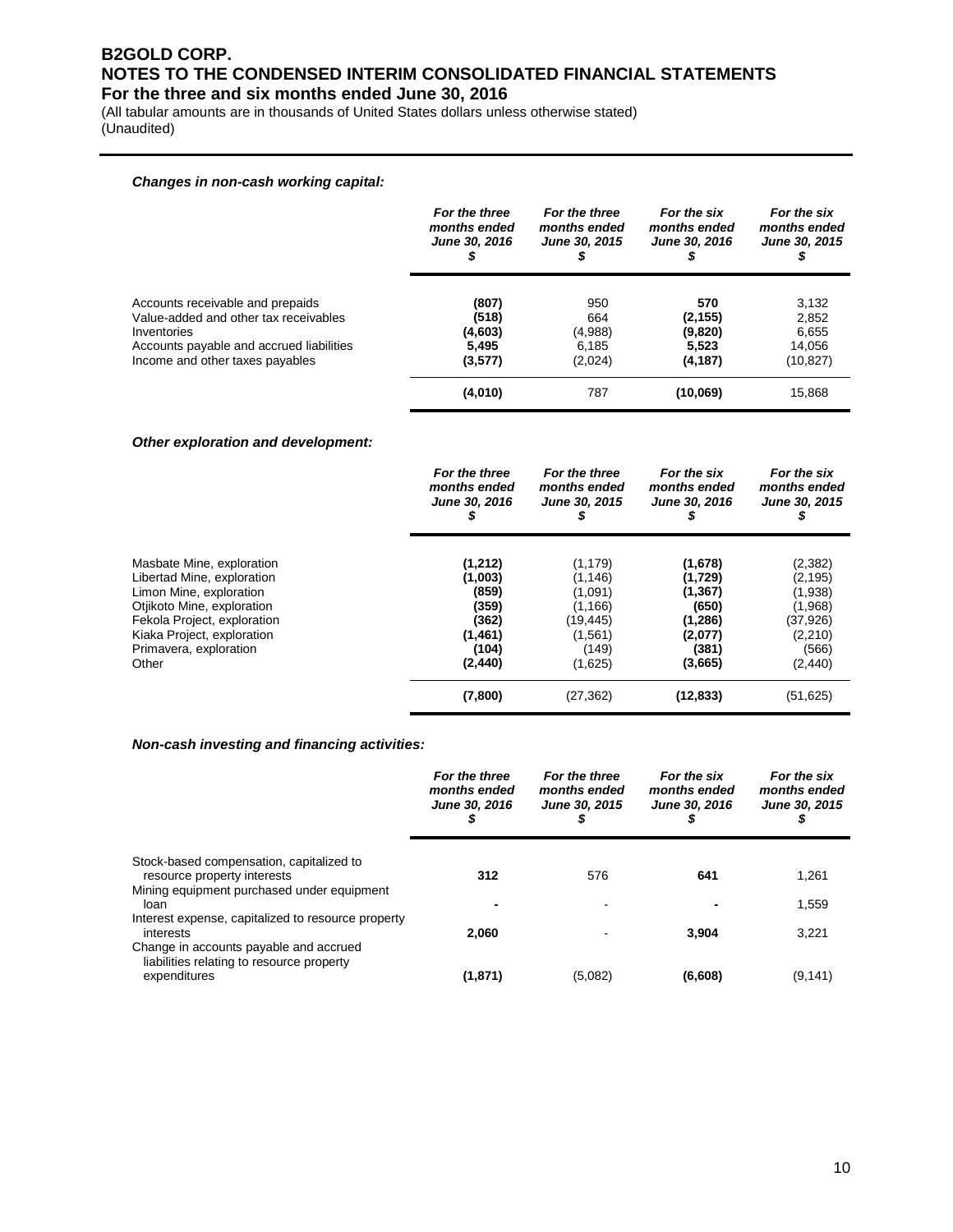(All tabular amounts are in thousands of United States dollars unless otherwise stated) (Unaudited)

#### *16 Compensation of key management*

Key management includes the Company's directors, members of the Executive Committee and members of Senior Management. Compensation to key management included:

| For the three<br>months ended<br>June 30, 2016 | For the three<br>months ended<br>June 30, 2015 | For the six<br>months ended<br><b>June 30, 2016</b> | For the six<br>months ended<br>June 30, 2015 |
|------------------------------------------------|------------------------------------------------|-----------------------------------------------------|----------------------------------------------|
| 925<br>1,020                                   | 1,030<br>1,353                                 | 1,803<br>4.272                                      | 3,261<br>3,976<br>7,237                      |
|                                                |                                                |                                                     | 2,383<br>6,075<br>1,945                      |

#### *17 Segmented information*

The Company's reportable operating segments include its mining operations and development projects, namely the Limon, Libertad, Masbate and Otjikoto mines, and the Fekola, Gramalote and Kiaka projects. The "Other Mineral Properties" segment consists of the Company's interests in mineral properties which are at various stages of exploration. The "Corporate and Other" segment includes corporate operations.

The Company's segments are summarized in the following tables.

#### *For the three months ended June 30, 2016*

|                          | <b>Otjikoto</b><br><b>Project</b> | <b>Masbate</b><br><b>Mine</b><br>\$ | Libertad<br>Mine<br>\$ | Limon<br>Mine<br>\$ | Fekola<br><b>Project</b> | Kiaka<br><b>Project</b> | Gramalote<br>Project | <b>Other</b><br><b>Mineral</b><br><b>Properties</b> | Corporate<br>& Other<br>\$ | <b>Total</b><br>\$ |
|--------------------------|-----------------------------------|-------------------------------------|------------------------|---------------------|--------------------------|-------------------------|----------------------|-----------------------------------------------------|----------------------------|--------------------|
| Gold revenue             | 41.240                            | 70,748                              | 40,018                 | 12,797              |                          |                         |                      |                                                     | ٠                          | 164,803            |
| <b>Production costs</b>  | 12,920                            | 23,386                              | 21,953                 | 7,887               |                          | -                       |                      |                                                     | ٠                          | 66,146             |
| Depreciation & depletion | 10,723                            | 10.858                              | 13.031                 | 4,326               |                          | -                       |                      |                                                     | 51                         | 38,989             |
| Net income (loss)        | 8,346                             | 35,041                              | 3,090                  | (2,939)             | (1,671)                  | (732)                   |                      | 35                                                  | (52, 976)                  | (11,806)           |
| Capital expenditures     | 7,978                             | 10.048                              | 3,923                  | 2,441               | 51,361                   | 1,461                   | 2,753                | 2,560                                               | $\overline{\phantom{a}}$   | 82,525             |
| <b>Total assets</b>      | 454.167                           | 513,519                             | 140.744                | 75,510              | 728.922                  | 65,672                  | 44,538               | 59,959                                              | 66.988                     | 2,150,019          |

#### *For the three months ended June 30, 2015*

|                          | <b>Otiikoto</b><br><b>Project</b> | <b>Masbate</b><br><b>Mine</b><br>\$ | Libertad<br><b>Mine</b><br>\$ | Limon<br><b>Mine</b><br>\$ | Fekola<br><b>Project</b> | Kiaka<br><b>Project</b> | Gramalote | <b>Other</b><br><b>Mineral</b><br><b>Project Properties</b> | Corporate<br>& Other<br>\$ | <b>Total</b><br>\$ |
|--------------------------|-----------------------------------|-------------------------------------|-------------------------------|----------------------------|--------------------------|-------------------------|-----------|-------------------------------------------------------------|----------------------------|--------------------|
| Gold revenue             | 44.558                            | 41,180                              | 31,704                        | 19.064                     |                          |                         |           |                                                             | $\overline{\phantom{0}}$   | 136,506            |
| <b>Production costs</b>  | 18,332                            | 25,793                              | 21.980                        | 9,991                      |                          | ٠                       | ٠         |                                                             | ۰                          | 76,096             |
| Depreciation & depletion | 10.825                            | 6.044                               | 10,418                        | 7.721                      |                          | ٠                       |           | $\overline{\phantom{a}}$                                    | 75                         | 35,083             |
| Net income (loss)        | 15,378                            | 1,300                               | (5, 465)                      | 683                        | (1,011)                  | (434)                   | ٠         | (90)                                                        | (33, 145)                  | (22, 784)          |
| Capital expenditures     | 7,174                             | 13,119                              | 6.489                         | 6.899                      | 19.445                   | 1,560                   | 3,338     | 1,774                                                       | 239                        | 60,037             |
| Total assets             | 462.165                           | 490.575                             | 202,173                       | 107.760                    | 523.834                  | 61.500                  | 73.521    | 59.732                                                      | 92.618                     | 2.073.878          |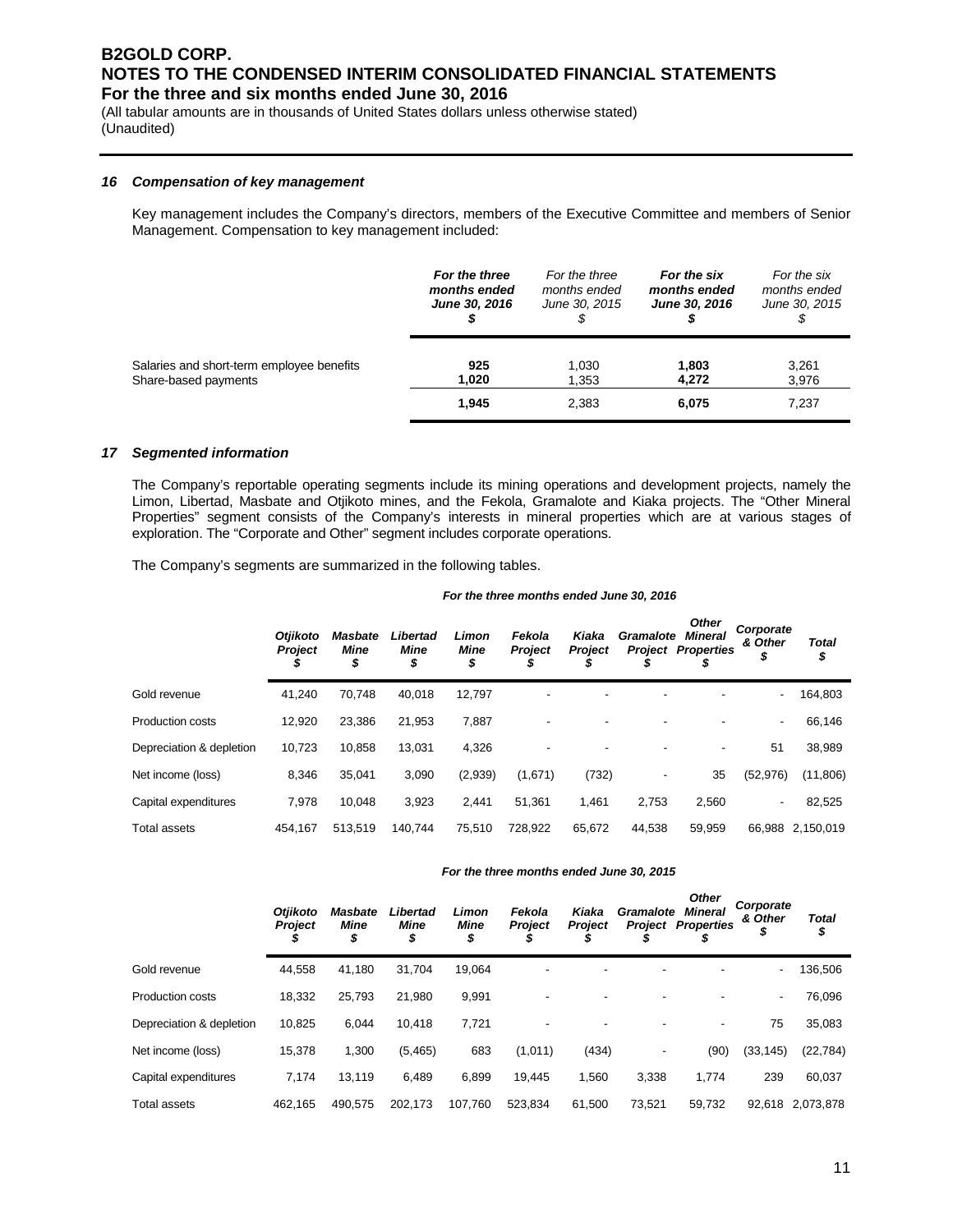(All tabular amounts are in thousands of United States dollars unless otherwise stated) (Unaudited)

|                          | <b>Otjikoto</b><br><b>Project</b><br>D | Masbate<br><b>Mine</b><br>\$ | Libertad<br>Mine<br>\$ | Limon<br>Mine<br>\$ | Fekola<br><b>Project</b> | Kiaka<br><b>Project</b> | Gramalote<br>Project     | <b>Other</b><br><b>Mineral</b><br><b>Properties</b><br>Φ | Corporate<br>& Other<br>\$ | <b>Total</b><br>\$ |
|--------------------------|----------------------------------------|------------------------------|------------------------|---------------------|--------------------------|-------------------------|--------------------------|----------------------------------------------------------|----------------------------|--------------------|
| Gold revenue             | 86.419                                 | 123,849                      | 73,211                 | 25,576              |                          |                         |                          |                                                          | $\overline{\phantom{a}}$   | 309,055            |
| <b>Production costs</b>  | 27,296                                 | 44,631                       | 39,092                 | 16,771              |                          |                         |                          |                                                          | $\overline{\phantom{a}}$   | 127,790            |
| Depreciation & depletion | 23,249                                 | 19,343                       | 22,567                 | 8,092               |                          |                         |                          | $\overline{\phantom{a}}$                                 | 101                        | 73,352             |
| Net income (loss)        | 21,789                                 | 53,513                       | 5,351                  | (3,947)             | (86)                     | (180)                   | $\overline{\phantom{a}}$ | 120                                                      | (81, 715)                  | (5, 155)           |
| Capital expenditures     | 26.977                                 | 19.028                       | 13,429                 | 4,328               | 98,726                   | 2,077                   | 2.816                    | 4.063                                                    | (280)                      | 171,164            |
| Total assets             | 454.167                                | 513.519                      | 140.744                | 75.510              | 728.922                  | 65.672                  | 44.538                   | 59.959                                                   | 66.988                     | 2.150.019          |

#### *For the six months ended June 30, 2016*

#### *For the six months ended June 30, 2015*

|                          | <b>Otiikoto</b><br><b>Project</b> | Masbate<br>Mine<br>\$ | Libertad<br>Mine<br>\$ | Limon<br>Mine<br>\$ | Fekola<br><b>Project</b> | Kiaka<br><b>Project</b> | Gramalote<br><b>Project</b> | <b>Other</b><br>Mineral<br><b>Properties</b> | Corporate<br>& Other<br>⊅ | <b>Total</b><br>\$ |
|--------------------------|-----------------------------------|-----------------------|------------------------|---------------------|--------------------------|-------------------------|-----------------------------|----------------------------------------------|---------------------------|--------------------|
| Gold revenue             | 60,745                            | 109.628               | 69,238                 | 35,787              |                          |                         |                             |                                              | ٠                         | 275,398            |
| <b>Production costs</b>  | 25,164                            | 63,189                | 45,321                 | 20,245              |                          |                         |                             |                                              | ٠                         | 153,919            |
| Depreciation & depletion | 14.330                            | 17.058                | 22.460                 | 13,955              |                          |                         |                             | $\overline{\phantom{a}}$                     | 131                       | 67,934             |
| Net income (loss)        | 18,087                            | 16,222                | (2,677)                | (796)               | (2,862)                  | (1, 171)                |                             | (233)                                        | (43,013)                  | (16, 443)          |
| Capital expenditures     | 21.501                            | 18.448                | 13,677                 | 13,143              | 37,926                   | 2.210                   | 6,788                       | 3.005                                        | 247                       | 116,945            |
| Total assets             | 462.165                           | 490,575               | 202,173                | 107.760             | 523,834                  | 61,500                  | 73,521                      | 59,732                                       | 92.618                    | 2,073,878          |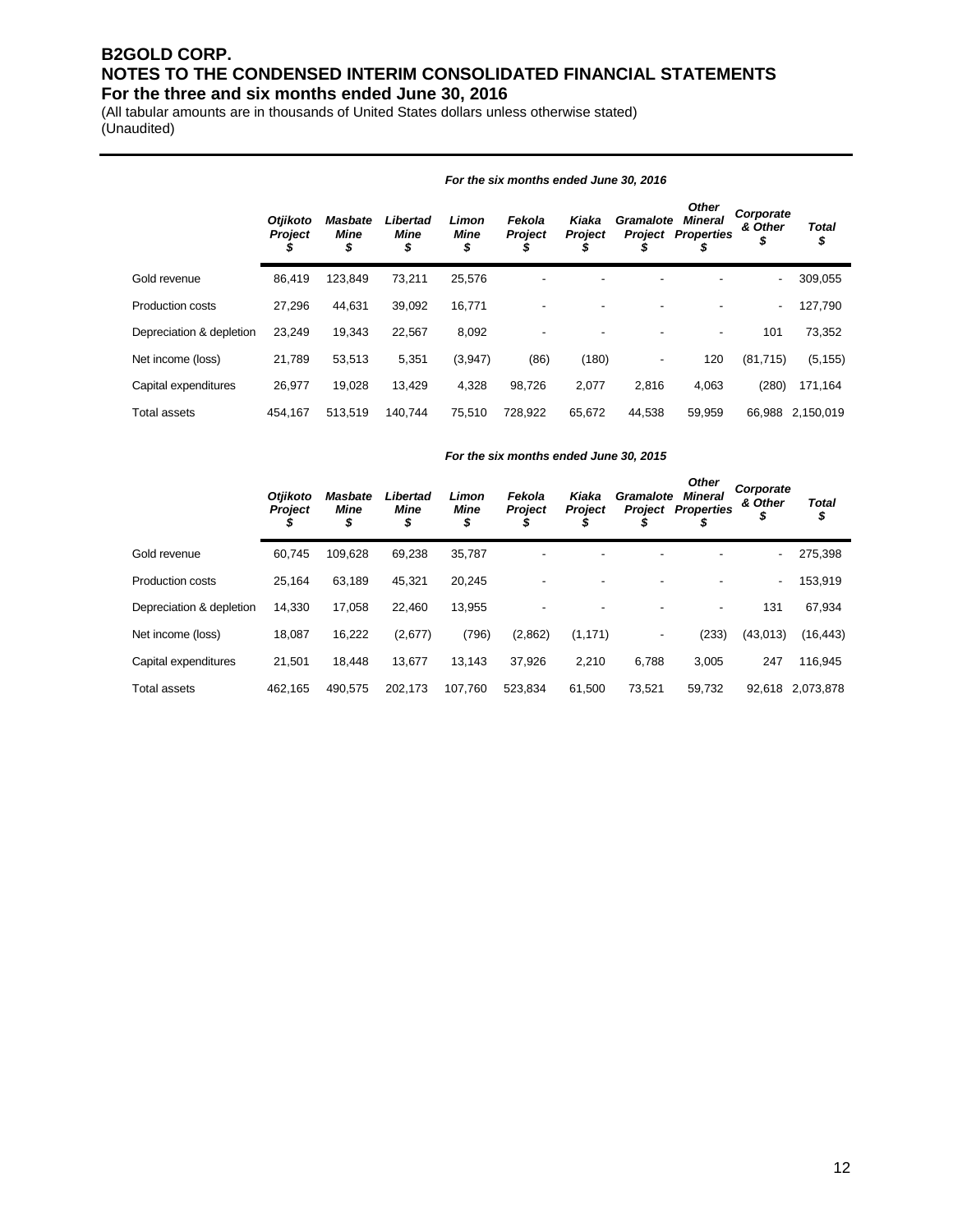(All tabular amounts are in thousands of United States dollars unless otherwise stated) (Unaudited)

#### The Company's mining interests are located in the following geographical locations

|                     | <b>June 30,</b><br>2016<br>\$ | December 31,<br>2015<br>\$ |
|---------------------|-------------------------------|----------------------------|
| Mining interests    |                               |                            |
| Mali                | 738,184                       | 639,780                    |
| Philippines         | 419,547                       | 419,129                    |
| Namibia             | 400,765                       | 396,338                    |
| Nicaragua           | 157,243                       | 171,087                    |
| Colombia            | 74,482                        | 71,111                     |
| <b>Burkina Faso</b> | 67,388                        | 64,934                     |
| Chile               |                               | 1,964                      |
| Finland             | 1,090                         | 489                        |
| Canada              | 565                           | 928                        |
|                     | 1,859,264                     | 1,765,760                  |

#### *18 Commitments*

• As at June 30, 2016, the Company had commitments (in addition to those disclosed elsewhere in these financial statements) for payments of \$77.0 million for Fekola project equipment and development costs. Of this \$59.8 million is expected to be incurred in 2016 and \$17.2 million in 2017.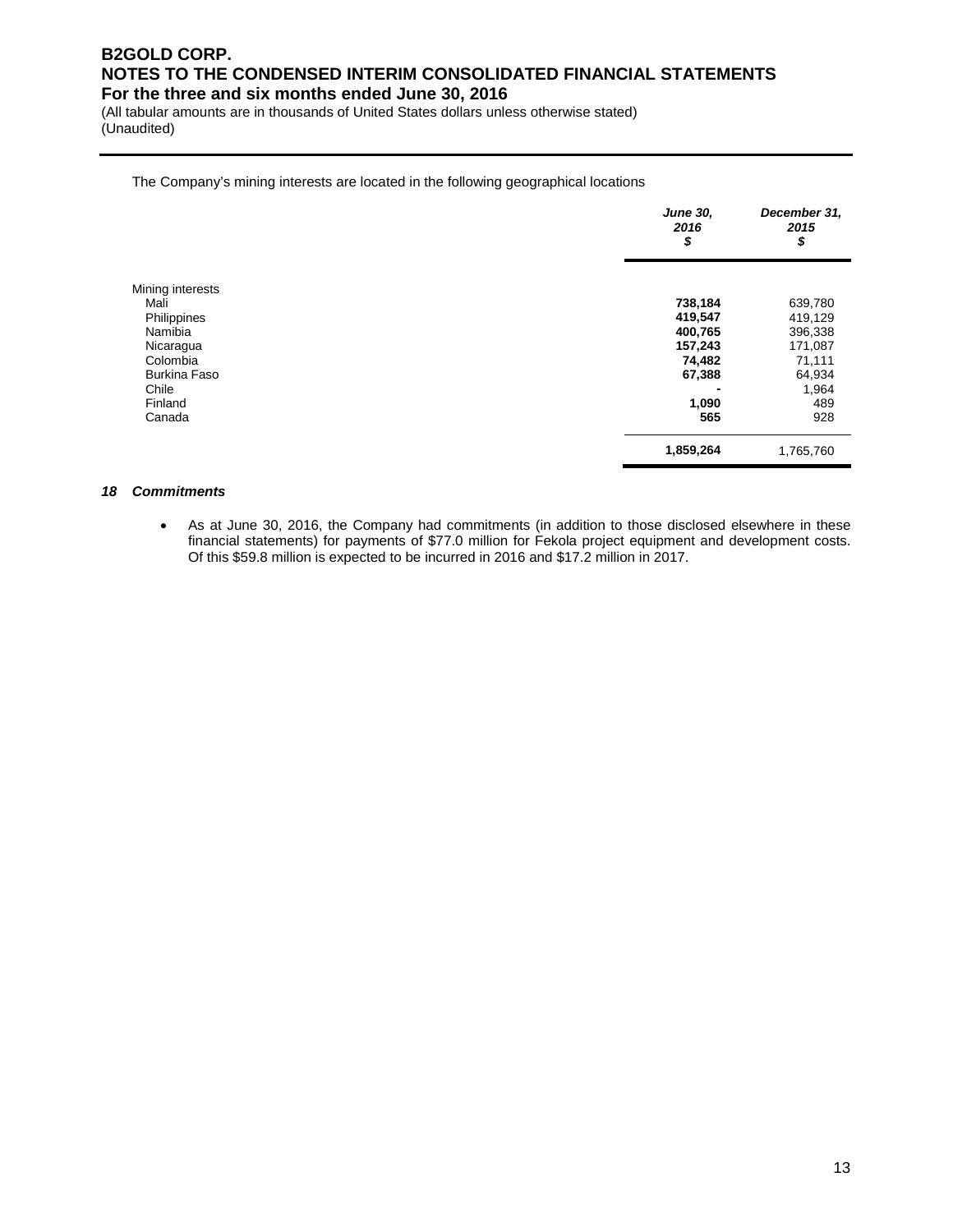## **B2GOLD CORP. MINING INTERESTS SCHEDULE (NOTE 19)**

**For the six months ended June 30, 2016** 

**(All tabular amounts are in thousands of United States dollars) (Unaudited)**

|                                                                       |                                             |                                                        | Cost                           |                          |                                                              |                                             | <b>Accumulated depreciation</b>                    |                                                |                                                                    |                                                    | Net carrying value                     |                                         |
|-----------------------------------------------------------------------|---------------------------------------------|--------------------------------------------------------|--------------------------------|--------------------------|--------------------------------------------------------------|---------------------------------------------|----------------------------------------------------|------------------------------------------------|--------------------------------------------------------------------|----------------------------------------------------|----------------------------------------|-----------------------------------------|
|                                                                       | <b>Balance at</b><br>Dec. 31,<br>2015<br>\$ | <b>Acquisition</b><br>costs/<br><b>Additions</b><br>\$ | Disposals/<br>write-offs<br>\$ | <b>Reclass</b><br>\$     | <b>Cumulative</b><br>translation<br>adjustment<br>\$         | <b>Balance</b> at<br>Jun. 30,<br>2016<br>\$ | <b>Balance</b> at<br>Dec. 31,<br>2015<br>\$        | <b>Depreciation</b><br>\$                      | Disposals/<br>write-offs<br>\$                                     | <b>Balance</b> at<br>Jun. 30,<br>2016<br>\$        | As at<br>Jun. 30,<br>2016<br>\$        | As at<br>Dec. 31,<br>2015<br>\$         |
| Property, plant and equipment (depletable)                            |                                             |                                                        |                                |                          |                                                              |                                             |                                                    |                                                |                                                                    |                                                    |                                        |                                         |
| Otjikoto<br>Masbate<br>Libertad<br>Limon                              | 437,591<br>472,021<br>272,295<br>140,791    | 27,038<br>22,172<br>13,830<br>4,753                    | (1,366)<br>(499)               |                          | $\blacksquare$                                               | 464,629<br>492,827<br>285,626<br>145,544    | (41, 810)<br>(125, 574)<br>(169, 721)<br>(87, 197) | (23, 395)<br>(21, 128)<br>(23, 055)<br>(9,530) | $\overline{\phantom{a}}$<br>740<br>234<br>$\overline{\phantom{a}}$ | (65, 205)<br>(145, 962)<br>(192, 542)<br>(96, 727) | 399,424<br>346,865<br>93,084<br>48,817 | 395,781<br>346,447<br>102,574<br>53,594 |
|                                                                       | 1,322,698                                   | 67,793                                                 | (1,865)                        | ä,                       | $\blacksquare$                                               | 1,388,626                                   | (424, 302)                                         | (77, 108)                                      | 974                                                                | (500, 436)                                         | 888,190                                | 898,396                                 |
| Masbate undeveloped mineral<br>interests                              | 72,682                                      |                                                        |                                |                          | $\blacksquare$                                               | 72,682                                      |                                                    |                                                |                                                                    | $\blacksquare$                                     | 72,682                                 | 72,682                                  |
| Mine under construction                                               |                                             |                                                        |                                |                          |                                                              |                                             |                                                    |                                                |                                                                    |                                                    |                                        |                                         |
| Fekola                                                                | 631,524                                     | 96,399                                                 |                                |                          |                                                              | 727,923                                     |                                                    |                                                |                                                                    | $\sim$                                             | 727,923                                | 631,524                                 |
|                                                                       | 631,524                                     | 96,399                                                 | ÷,                             |                          |                                                              | 727,923                                     | $\sim$                                             |                                                | $\overline{\phantom{a}}$                                           | $\blacksquare$                                     | 727,923                                | 631,524                                 |
| Exploration & evaluation properties (non-depletable)                  |                                             |                                                        |                                |                          |                                                              |                                             |                                                    |                                                |                                                                    |                                                    |                                        |                                         |
| Kiaka<br>Mocoa<br>Calibre<br>Other                                    | 63,339<br>28,717<br>11,252<br>16,528        | 2,165<br>25<br>384<br>5,619                            | (3,864)                        |                          | $\overline{\phantom{a}}$<br>$\blacksquare$<br>$\blacksquare$ | 65,504<br>28,742<br>11,636<br>18,283        |                                                    |                                                |                                                                    | $\blacksquare$<br>$\sim$                           | 65,504<br>28,742<br>11,636<br>18,283   | 63,339<br>28,717<br>11,252<br>16,528    |
|                                                                       | 119,836                                     | 8,193                                                  | (3,864)                        |                          |                                                              | 124,165                                     |                                                    |                                                |                                                                    |                                                    | 124,165                                | 119,836                                 |
| Corporate                                                             |                                             |                                                        |                                |                          |                                                              |                                             |                                                    |                                                |                                                                    |                                                    |                                        |                                         |
| Office, furniture & equipment                                         | 2,062                                       | (261)                                                  | $\blacksquare$                 |                          | $\blacksquare$                                               | 1,801                                       | (1, 134)                                           | (103)                                          | $\blacksquare$                                                     | (1, 237)                                           | 564                                    | 928                                     |
|                                                                       | 2,062                                       | (261)                                                  | ÷,                             | ÷.                       |                                                              | 1,801                                       | (1, 134)                                           | (103)                                          | $\blacksquare$                                                     | (1, 237)                                           | 564                                    | 928                                     |
|                                                                       | 2,148,802                                   | 172,124                                                | (5, 729)                       | ä,                       | $\mathbf{r}$                                                 | 2,315,197                                   | (425, 436)                                         | (77, 211)                                      | 974                                                                | (501, 673)                                         | 1,813,524                              | 1,723,366                               |
| Investments in joint ventures (accounted for using the equity method) |                                             |                                                        |                                |                          |                                                              |                                             |                                                    |                                                |                                                                    |                                                    |                                        |                                         |
| Gramalote<br>Quebradona                                               | 41,193<br>1,201                             | 3,346                                                  |                                |                          |                                                              | 44,539<br>1,201                             |                                                    |                                                |                                                                    | $\overline{\phantom{a}}$                           | 44,539<br>1,201                        | 41,193<br>1,201                         |
|                                                                       | 42,394                                      | 3,346                                                  |                                | $\overline{\phantom{a}}$ |                                                              | 45,740                                      | $\sim$                                             |                                                |                                                                    |                                                    | 45,740                                 | 42,394                                  |
|                                                                       | 2,191,196                                   | 175,470                                                | (5, 729)                       | $\blacksquare$           | $\blacksquare$                                               | 2,360,937                                   | (425, 436)                                         | (77, 211)                                      | 974                                                                | (501, 673)                                         | 1,859,264                              | 1,765,760                               |
|                                                                       |                                             |                                                        |                                |                          |                                                              |                                             |                                                    |                                                |                                                                    |                                                    |                                        |                                         |